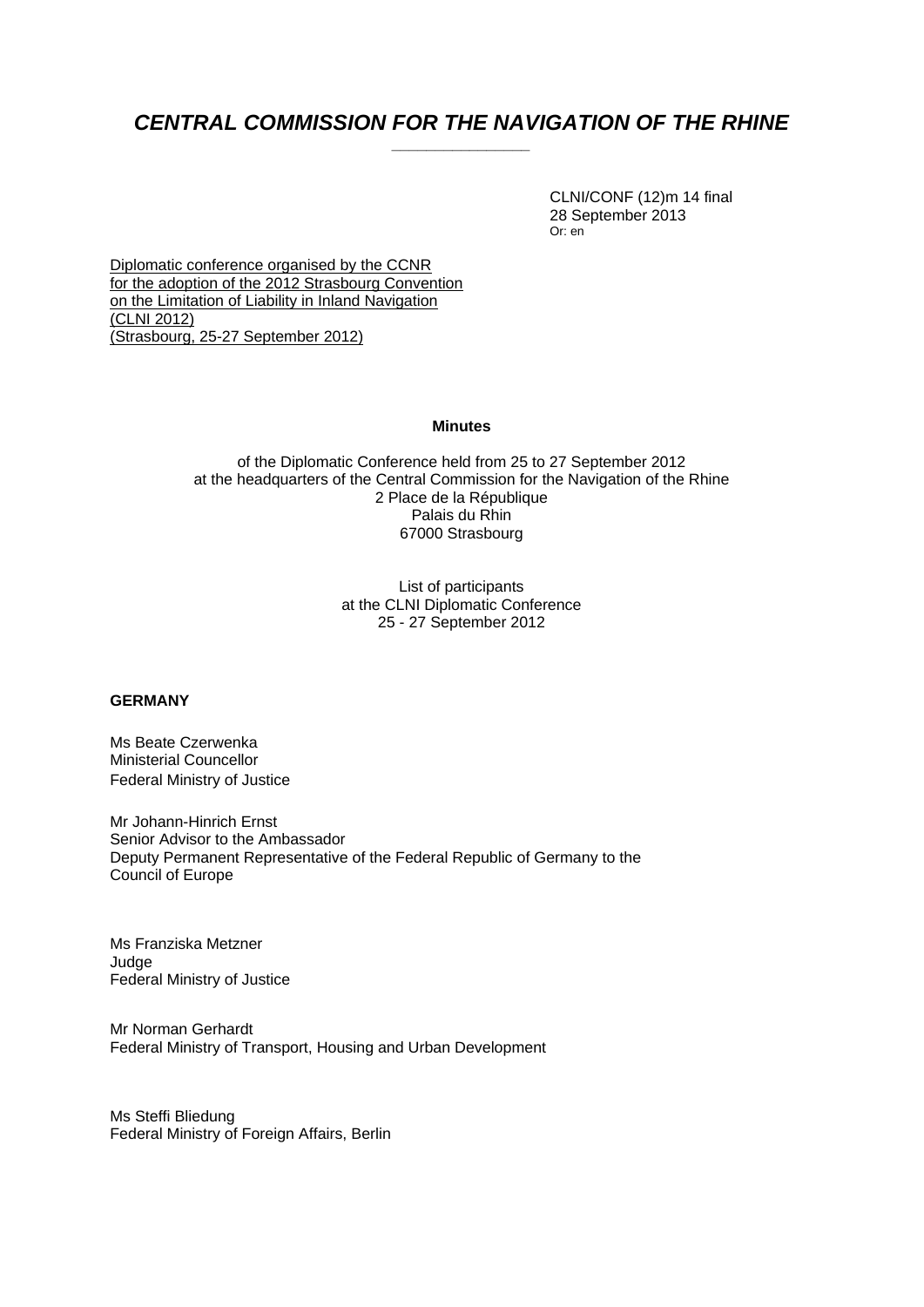## **AUSTRIA**

Ms Verena Cap Federal Ministry of Justice

# **BELGIUM**

Mr Geert van Keer General Advisor at the Directorate General for Bilateral Affairs and Trans-frontier Cooperation at the National Ministry of Foreign Affairs

Mr Herman Verschueren General Adviser National Ministry of Mobility and Transport DG – Land Transport

#### **BULGARIA**

Mr Kamen Kitchev Deputy Minister Ministry of Transport, Information Technologies and Communications

Ms Silvina Bakardzhieva Ministry of Transport, Information Technologies and Communications

#### **FRANCE**

Ms Edwige Belliard President of the CCNR Director of Legal Affairs at the Ministry of Foreign Affairs

Mr Olivier Guyonvarch Head of Sub-Directorate for the Law of the Sea, River Law and the Poles at the Ministry of Foreign Affairs

Mr Didier Beaurain Head of the Office for River Regulations at the Ministry of Ecology, Sustainable Development, and Energy

Mr Dominique Bellenger Editor at the Sub-Directorate for the Law of the Sea, River Law and the Poles at the Ministry of Foreign Affairs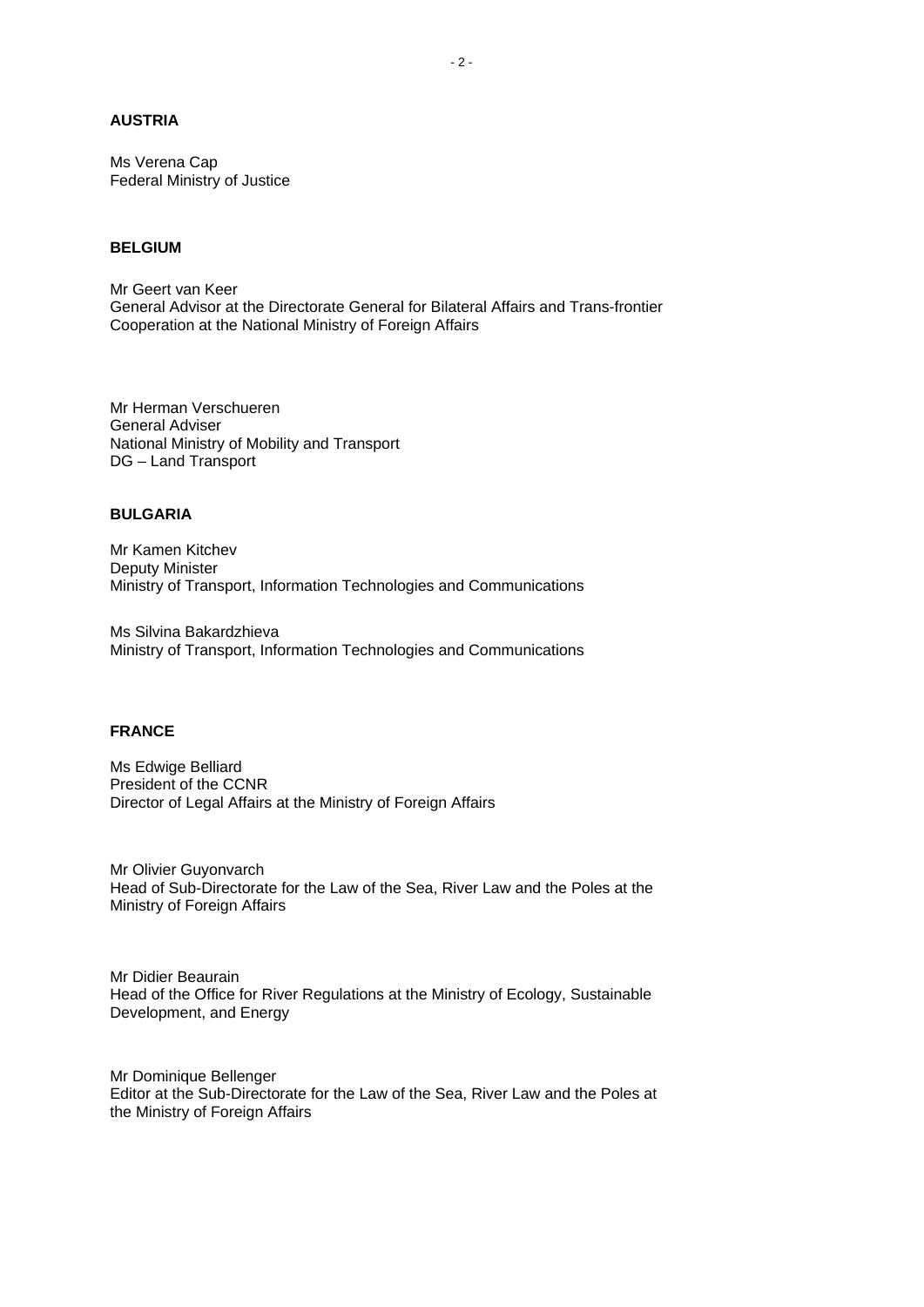$#$ 

#### **LUXEMBOURG**

Mr Max Nilles Senior Government Attaché Ministry of Sustainable Development, and Infrastructures with responsibility for the Directorate of Air and River Transport Ministry of Transport

#### **NETHERLANDS**

Mr Gert Mensink Senior Political Advisor Directorate of Maritime Affairs Ministry of Infrastructures and the Environment

Mr René Lefeber Legal Counsel Directorate of Legal Affairs International Law Division Ministry of Foreign Affairs

Ms Kirsten Redeker Legislative Lawyer Directorate of Legislation and Legal Affairs Ministry of Security and Justice

#### **POLAND**

Ms Alicja Nowak Chief Expert Department of Maritime Transport and Shipping Safety Ministry of Transport, Construction and Maritime Economy

#### **SERBIA**

Ms Mladen Mijovic Head Consul at the Consulate of the Serbian Republic in Strasbourg

#### **SLOVAKIA**

Mr Drahoslav Stefanek Ambassador Extraordinary and Plenipotentiary Permanent Representative of the Slovak Republic to the Council of Europe

Ms Marta Dömökova Chief State Counsellor International Law Department Ministry of Foreign Affairs of the Slovak Republic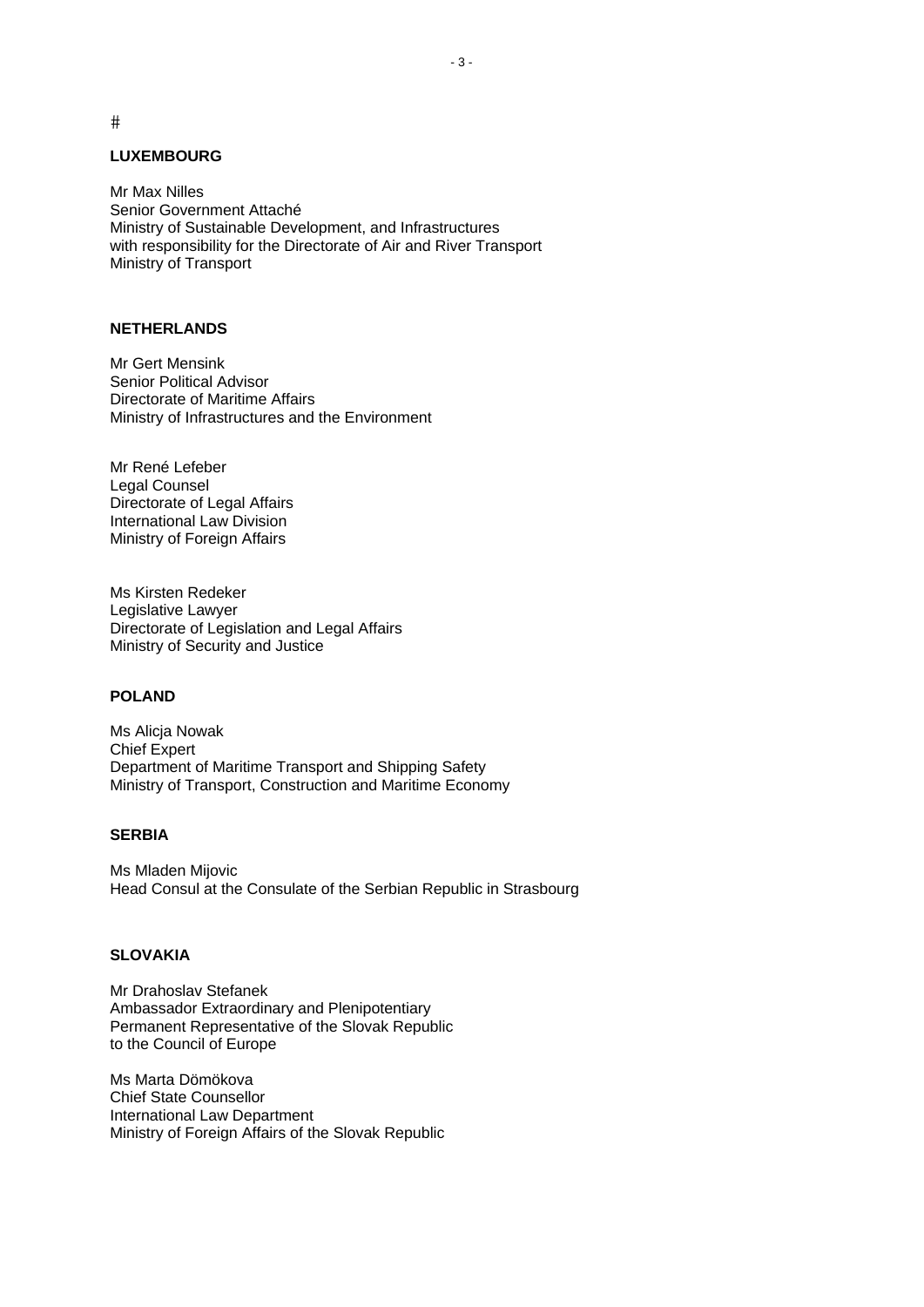Ms Silvia Csöbökova Ministry of Transport, Construction and Regional Development of the Slovak Republic

Mr Matej Vanicek Ministry of Transport, Construction and Regional Development of the Slovak Republic Head of Department of Waterborne Transport, Maritime Office

## **SWITZERLAND**

Mr Reto Dürler Head of the Swiss Maritime Navigation Office Head of delegation

Mr Peter Reutlinger Swiss Rhine Ports Substitute head of delegation

Mr Yves Suter Swiss Maritime Navigation Office

#### **Observers**

#### **CZECH REPUBLIC**

Mr Vojtech Dabrowski Ministry of Transport

# **HUNGARY**

Mr Imre Matics Director of Department for Navigation Ministry of National Development

Ms Andrea Pasztor Legal Secretary at the Department for Navigation Ministry of National Development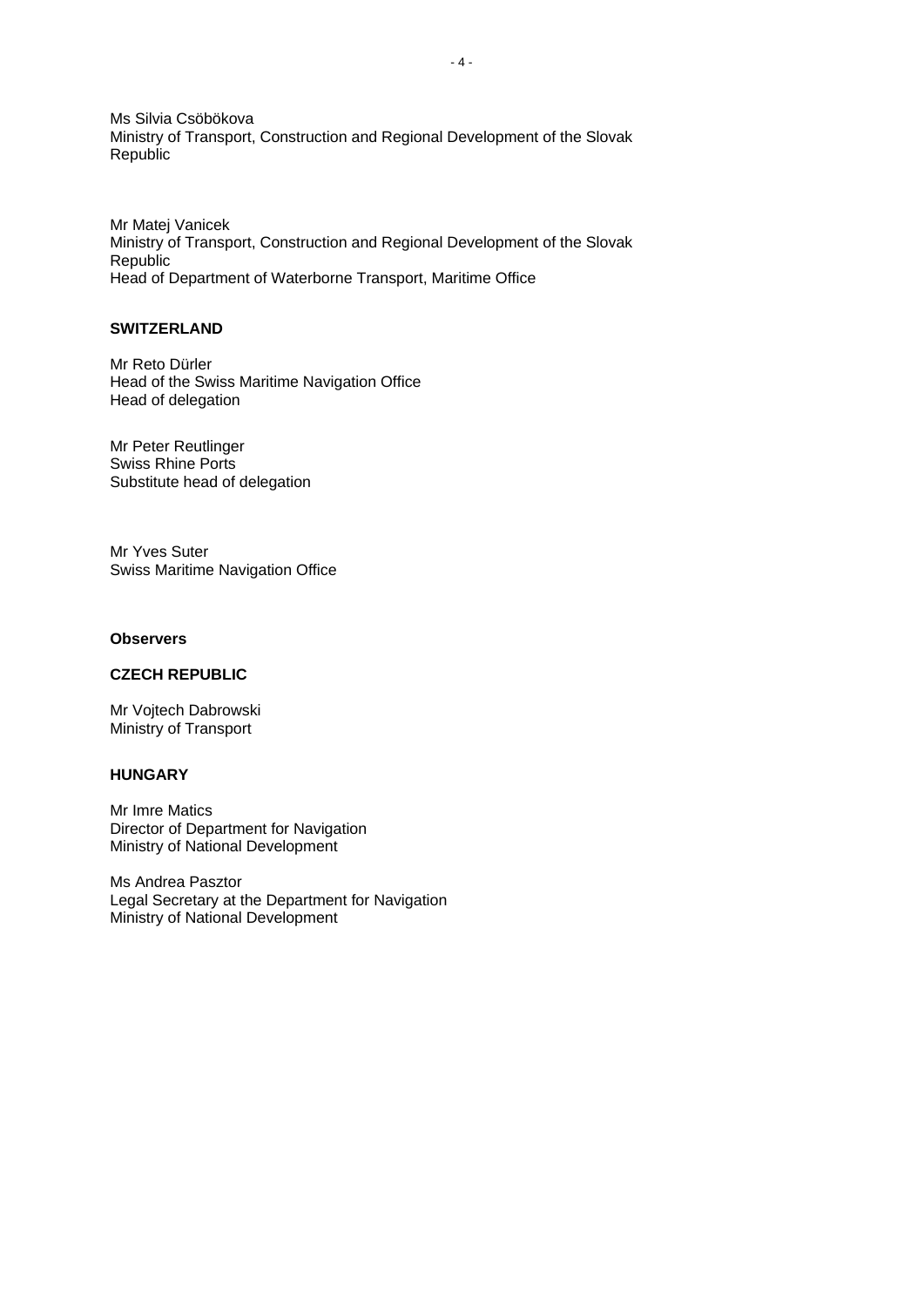$#$ 

# **EBU-UENF**

Mr Lubomir Fojtu Vice-President

Mr Jan Vogelaar Member of the Board of Directors

Ms Theresia Hacksteiner Secretary General

## **ESO-OEB**

Mr Christian van Lancker President

#### **ETF**

Mr Nick Bramley National Secretary

## **IVR**

Ms Theresia Hacksteiner Secretary General

## **UECC**

Mr Ocke Hamann Lower Rhine Chamber of Industry and Trade

# **CCNR SECRETARIAT**

Mr Hans van der Werf Secretary General

Ms Cécile Tournaye Legal Advisor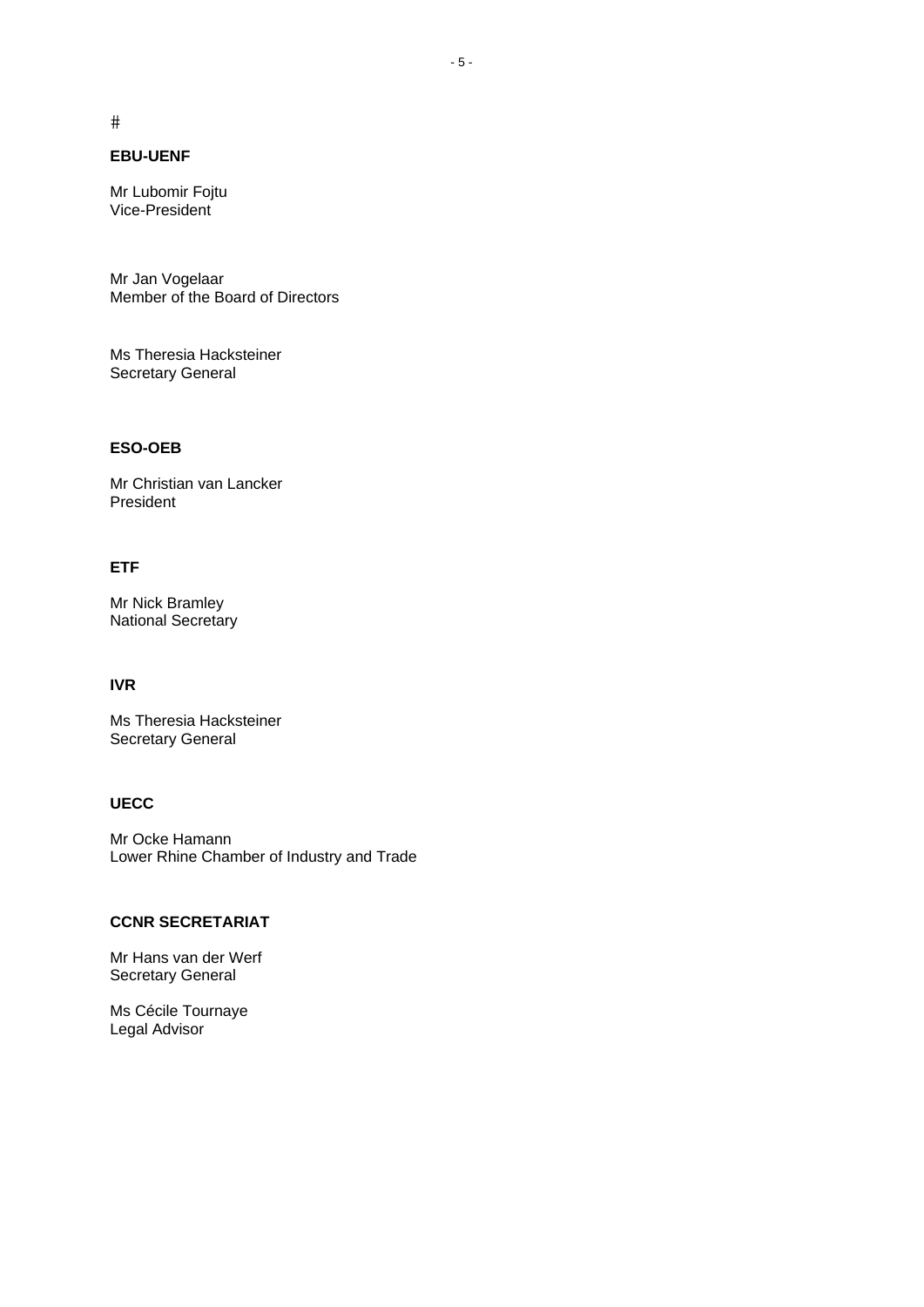# **Contents**

- 1. Opening of the Conference by Ms Belliard, President of the CCNR
- 2. Election of Chair and Vice-Chair of the Conference
- 3. Adoption of the agenda
- 4. Adoption of the Rules of Procedure
- 5. Organisation of the work of the Conference
- 6. Verification of powers
- 7. Examination of the draft revised Convention on the Limitation of Liability in Inland Navigation (CLNI)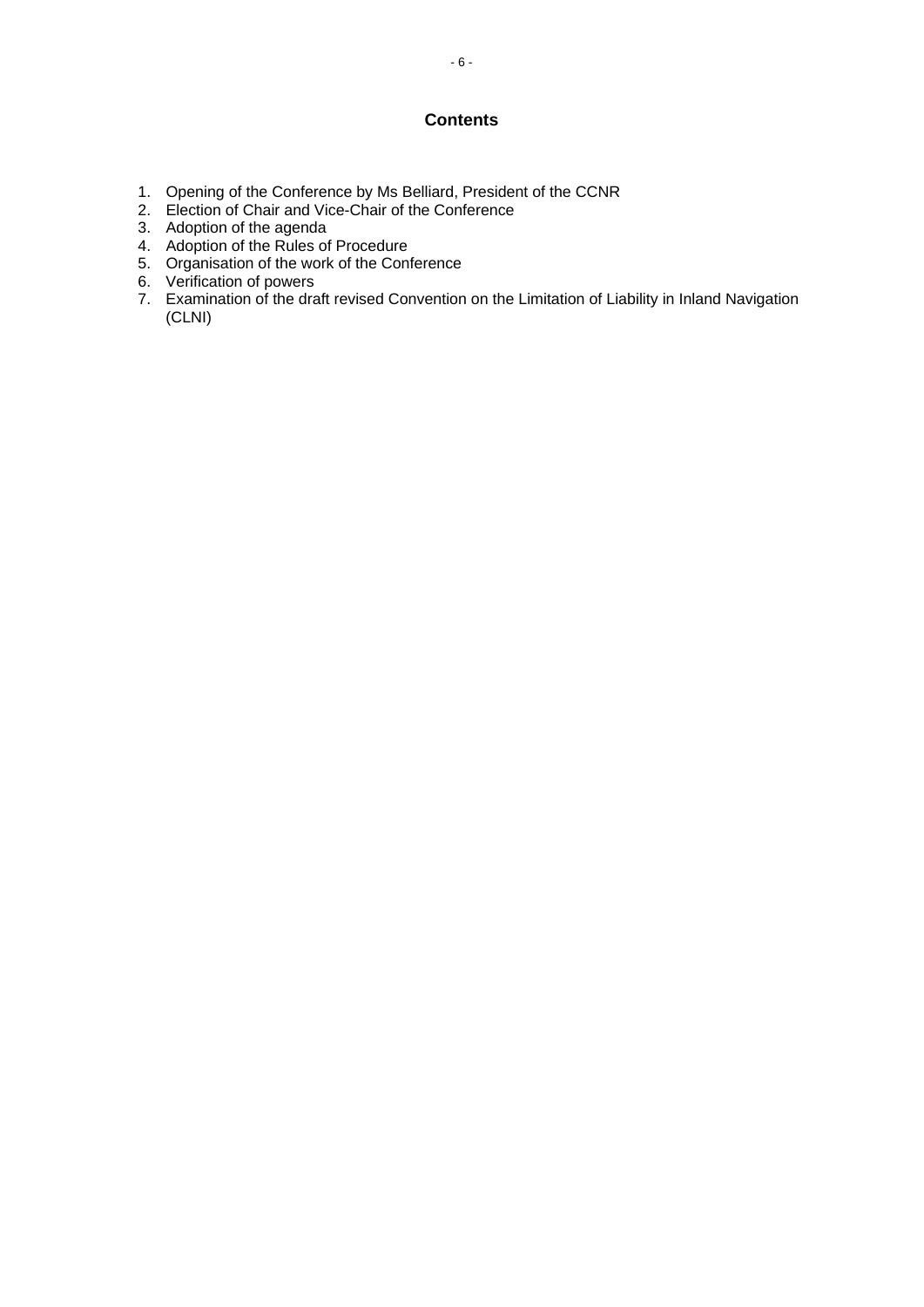#### **1. Opening of the Conference by Ms Belliard, President of the CCNR**

 **Ms Belliard** opened the Conference by welcoming all the delegates and expressing her gratitude for their efforts. A special welcome was addressed to those delegations which had travelled a considerable distance and those which were not specifically involved in the work of the CCNR on a regular basis.

After recalling the aim of the present meeting  $-$  to draw up the legal framework for liability in inland navigation – she stressed the importance of the modernisation of the legal framework and of the limitation regime in inland navigation, even though the Civil Code in France, her own country, was in principle against any limitation of liability.

**Ms Belliard** said that this convention was important, in particular with regard to the eastern States, as well as, in general, for national and international shipping industry.

 The **Secretary General, Mr van der Werf**, further explained that this Conference was a followup to the Conference held in 1988, at which the first version of the CLNI was adopted. He then gave a number of guidelines concerning practical aspects of the Conference and recalled the need to nominate a Chair and two Vice-Chairs.

## **2. Election of Chair and Vice-Chair of the Conference**

The proposal of the **French delegation** to nominate **Ms Czerwenka** from the German delegation (as Chair) was fully approved by all delegations. Ms Czerwenka said that it was a major honour for her to be elected. **Mr van der Werf**, on behalf of all the participants, thanked Ms Czerwenka for accepting the nomination to chair the Conference.

The **Dutch delegation** pointed out that **Ms Nowak** was in charge of international cooperation at the Polish Ministry and also worked on inland navigation; there was therefore a link between her work and CCNR. The proposal of the Dutch delegation to nominate Ms Nowak (as Vice-Chair) was approved by the other delegations. Ms Nowak thanked everyone, and agreed to take on the task. **Mr van der Werf** thanked Ms Nowak for her willingness to accept.

The proposal of the **Serbian delegation** to nominate **Mr Bellenger** (as Vice-Chair) was agreed by the Conference. It was pointed out that he was also the head of the group of experts responsible for preparing the present revised convention. Mr Bellenger accepted.

**Mr van der Werf** thanked the participants for their willingness. After passing on some practical information and details of logistics, the Secretary General gave **Ms Czerwenka** the floor to chair the meeting.

# **3. Adoption of the agenda**

CLNI/CONF (12)a 8 rev. 1

The agenda was adopted without any amendments.

#### **4. Adoption of the Rules of Procedure**  CLNI/CONF (12) 7

As two Vice-Chairs had been elected, **Mr van der Werf** and the **Dutch delegation** pointed out that it was necessary to adapt the text of the Rules of Procedure to take account of this. This was done, and the Rules of Procedure adopted.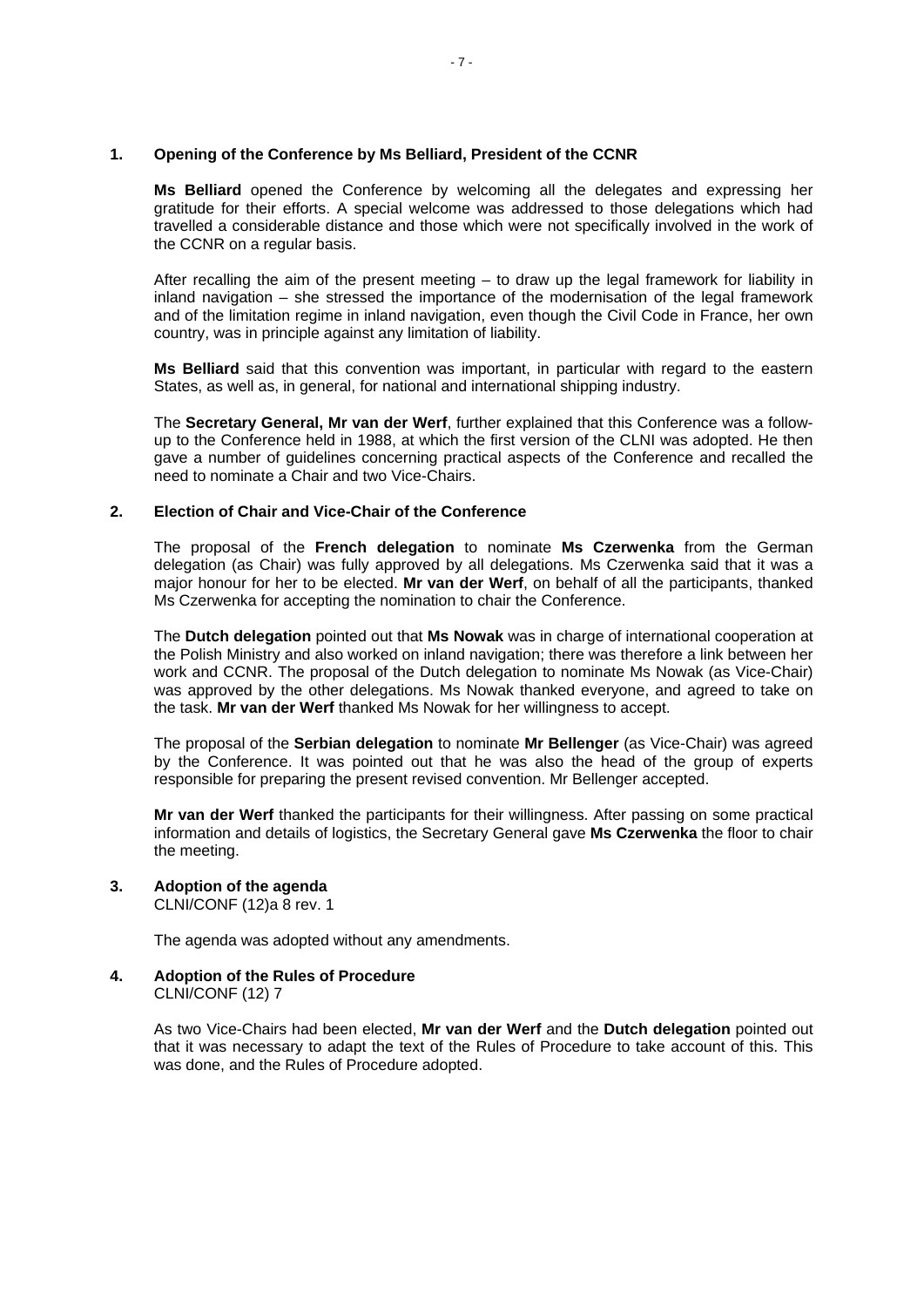#### **5. Organisation of the work of the Conference**

The **Chair** asked the delegations to submit all their powers to the CCNR.

**Mr van der Werf** suggested checking all the powers on Thursday morning before the signature of the Convention, since some powers had still not been received.

The **Chair** said that several documents with suggested amendments had been submitted, including a four-column text submitted by the **German delegation** with a view to assisting the Drafting Committee. She recalled that the Drafting Committee was a limited group set up specially to avoid any discrepancies between the languages of the text. She emphasised that the decision on any substantial amendments would be made by the Plenary.

The **Chair** suggested the composition of the Drafting Committee. There was no opposition from the delegates on the election of the Committee's members, and it was decided that it would be chaired by **Mr Lefeber** of the Dutch delegation.

All delegations were welcomed to report any errors found in the texts to the Drafting Committee. The **Chair** pointed out that the Drafting Committee would be working during the lunch breaks and after the Plenary meeting because it could not work in parallel.

It was explained that the CCNR would provide support for the Committee's work.

**Mr van der Werf** proposed the nomination of **Ms Tournaye** of the CCNR as Executive Secretary for the Conference. The **Chair** and the delegates agreed to this proposal.

**Mr van der Werf** reminded all present that the CCNR Secretariat was at the disposal of delegates wishing to submit a proposal or requiring any technical assistance.

#### **6. Verification of powers**

This item on the agenda was postponed because some powers had still to be verified and some delegations had not yet submitted the original of their powers.

#### **7. Examination of the draft revised Convention on the Limitation of Liability in Inland Navigation (CLNI)**

List of the documents available for the Conference: CLNI/CONF (12) 1 – Draft revised Convention CLNI/CONF (12) 2 – Table summarising differences between the current CLNI and the draft revised Convention CLNI/CONF (12) 3 – Communication from the Dutch delegation CLNI/CONF (12) 4 – Communication from IVR CLNI/CONF (12) 5 – Communication from the French delegation CLNI/CONF (12) 6 – Communication from the Hungarian delegation CLNI/CONF (12) 9 – Proposal for declaration by the States Parties to the CLNI CLNI/CONF (12) 10 Corr. – Communication from the Luxembourg delegation CLNI/CONF (12) 11 – Proposal from the Chair of the group of experts CLNI/CONF (12) 12 – Communication from the Serbian delegation CLNI/CONF (12) 13 – Working paper from the German delegation

The **Chair** invited the delegations to go through the draft revised Convention and make comments and propose amendments article by article.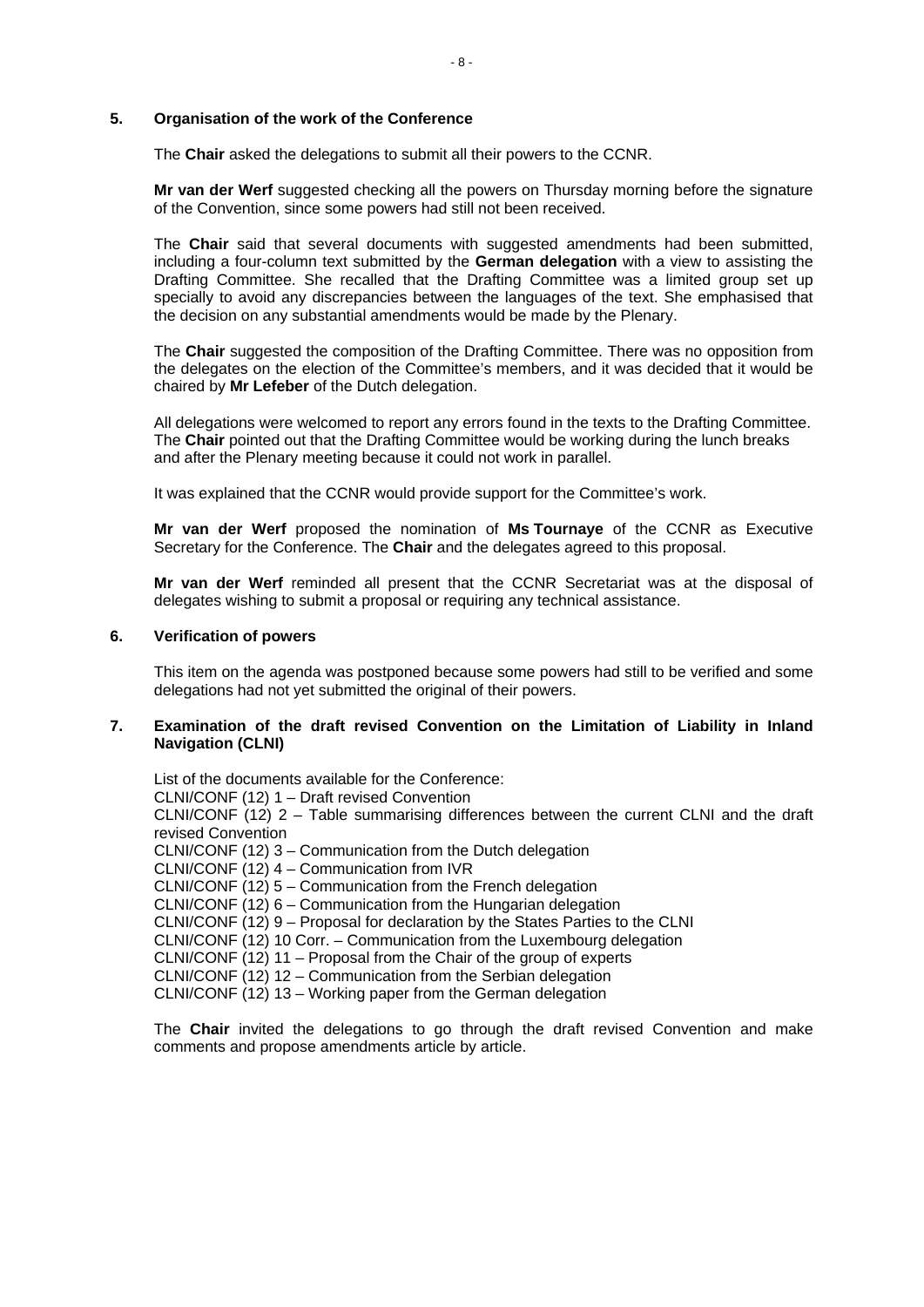#### **PREAMBLE**

The **Serbian delegation** disagreed with the proposal made by the **Hungarian delegation** (Communication from the Hungarian delegation CLNI/CONF (12) 6, point 2) to replace the term "law" by "rules".

It was decided to maintain the text of the Preamble as it was, and to maintain the term "law".

The **Chair of the Drafting Committee** explained the amendments made to the Preamble of the Convention. He said that the Drafting Committee had to overcome the discrepancy of texts in Dutch, German and French and also to make some adjustments to make clear that it was merely attempting to unify certain rules, as the LLMC did. It had therefore copied the preamble of the LLMC, and added a phrase to make it clear that the current convention was a new, updated version of CLNI 1988 and not a completely new convention.

\*\*\*

The Plenary accepted these editorial amendments.

#### **ARTICLE 1**

The **Dutch delegation** recalled having submitted four proposals concerning Chapter 1, in particular Article 1, concerning the definition of the term "vessel owner". It said that the definition of the term "small craft" could be dealt with by the Drafting Committee, but some other questions should be discussed in the Plenary.

#### **ARTICLE 1 (2) a)**

In the opinion of the **Dutch delegation**, the term "vessel owner" should be used; the other delegations should ensure the proper translation into their national languages.

The **German delegation** was not sure whether the word "hirer" should be included in the definition of the vessel owner, as the term "charterer" was already in the text. It concluded that it was for the Drafting Committee to determine the proper translation.

The **Belgian delegation** expressed difficulties regarding the terms "exploitant du bateau" and "armateur/armateur-gérant" and wanted the Dutch and French versions to be harmonised.

Doubts were raised with regard to the use of the term "bevrachter". The **Chair** pointed out that the term "charterer" was also used in the LLMC and would be understood as "bareboat charterer". She therefore suggested replacing the terms "hirer" and "charterer" by the expression "bareboat charterer". The Chair explained that the German term "Befrachter" would mean the person concluding a contract of carriage of goods with a carrier. A "Befrachter" would not necessarily need to have a vessel at its own disposal. The "Befrachter" would therefore only be entitled to global limitation of liability if it would also follow under the definition of "ship owner".

The **Dutch delegation** said that the term "bareboat charterer" was not used in Dutch legislation, which used another word meaning "owner". It therefore expressed its desire to avoid such a confusing definition in the current text and appealed to the Drafting Committee to find an appropriate solution to this problem.

The **Belgian delegation** said that the meaning of this term ("vessel owner") was not necessarily the owner, but more broadly meant the person who equipped the vessel.

The **Chair** decided to postpone this item for later discussion.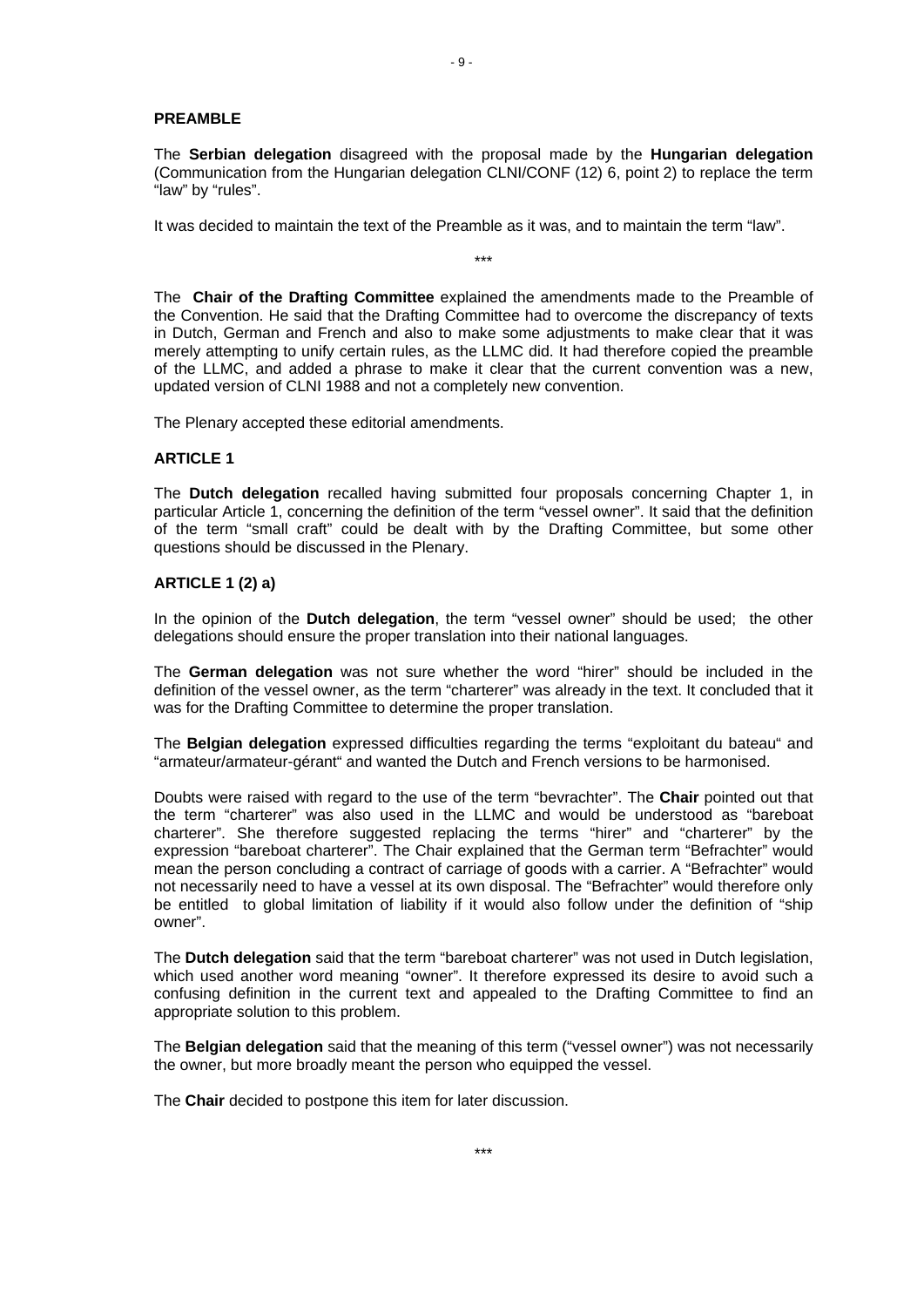The **Chair of the Drafting Committee** said that the Committee was unable to agree on the definition of vessel owner and would like this to be discussed by the Plenary.

The **Chair** recalled that the **Dutch delegation** had expressed the wish to change the word "charterer" to "bevrachter", and to change the word "reder" to "beheerder". She then asked the Drafting Committee to explain what the problem was.

The **Chair of the Drafting Committee** explained that the problem was caused by the differences between the meanings of the terms as used in national legislation, in dictionaries, and in ordinary usage. As it appeared to be a substantive problem of the comprehension, it should be discussed in the Plenary.

The **Belgian delegation** pointed out that it was not opposed to the term "bevrachter", but did not want to change the word "reder". It suggested either deleting them altogether, or keeping them both, and suggested the following wording: "de scheepseigenaar betekent de eigenaar, huurder of bevrachter aan wie het gehele schip…, alsmede de exploitant."

The **Belgian delegation** stressed the importance of translating the French term "armateur" correctly. The term "armateur gérant" should be replaced by "operateur" or "exploitant". According to the Belgian delegation, replacement by the term "exploitant" would be the best solution for the French and Dutch versions.

The **Chair** said she thought this was reasonable, and asked the French delegation for its opinion.

The **French delegation** agreed to the proposal to use the term "exploitant".

The **Dutch delegation** said that the term "beheerder" had disappeared from this sentence. It agreed to the change if the term "bevrachter" was maintained without the addition of "aan wie het gehele schip ter beschikking gesteld wordt".

The **Belgian delegation** disagreed to the deletion of the addition, because the term "bevrachter" also meant the agent who brought the parties together. However, it said that it could agree to the deletion of the words "of het gehele".

The **Dutch delegation** agreed to this proposal.

The **Chair** wondered if the slot charterer was also to be included in the meaning of the vessel owner. If it was entitled to limit its liability, this raised the question of how to calculate the limitation amount.

The **EBU-UENF delegation** pointed out that this was what happened in practice, and there were never any problems. The whole vessel should be taken as the basis for calculation and then each slot charterer's contribution determined.

The **Belgian delegation** pointed out that this was exactly the person it would not like to enable to limit its liability. The only person concerned was the one really in charge of the vessel, i.e. the one who paid the crew and the costs of the vessel.

The **Chair** said that it was important to begin by establishing the intention: who was to benefit from the limitation of its liability? In her opinion, the initial position was to grant the right to limit liability only to the owners or persons close to the owners, such as bareboat charterers. She also said that the persons who initiated the carriage of goods - the "commissionaire de transport" or freight forwarder - had nothing to do with the vessel owner.

The **Dutch delegation** agreed that the terms "het gehele" should be deleted as proposed in the Belgian definition.

The **Swiss delegation** was of the opinion that only the person who owned the vessel should be able to limit his liability.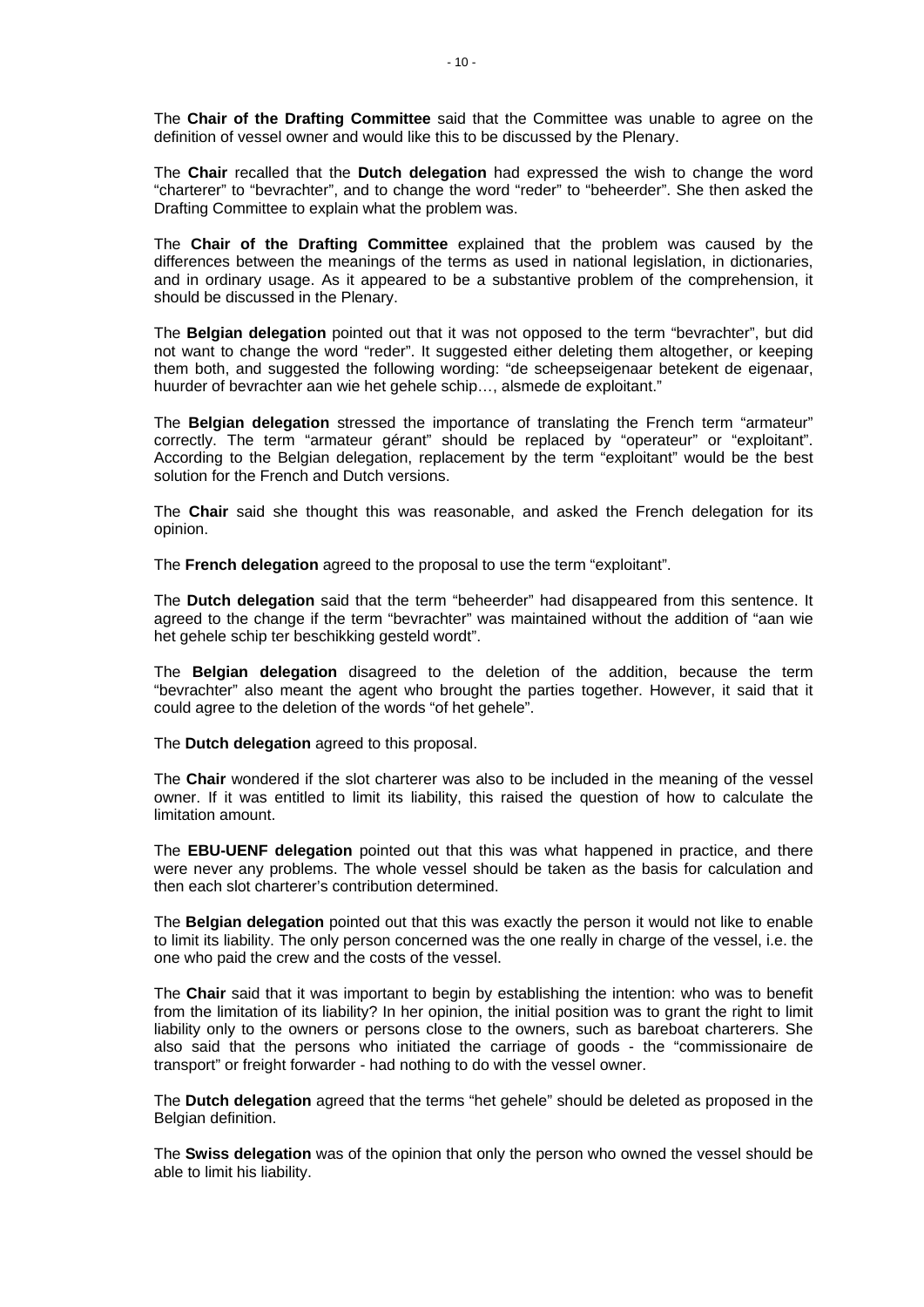The **Chair** asked if the other delegates would agree to the deleting of the words "het gehele".

The **Luxembourg delegation** agreed with the deletion of "het gehele" and the inclusion of the term '"exploitant".

The **French, Austrian, Polish and Serbian delegations** also agreed.

The **Chair** concluded that this decision was therefore adopted.

The **Chair of the Drafting Committee** also said that the word "employment" (in the sentence "employment of the vessel") had been replaced by the word "use" ("use of the vessel").

\*\*\*

#### **ARTICLE 1 (2) (b)**

**IVR** (see document CLNI/CONF (12) 4) proposed adding the following phrase to the definition of "vessel":

"A vessel is an inland navigation vessel within the meaning of this Convention if it is intended for navigation on inland waterways or if it is essentially used for that purpose."

The **Austrian and German delegations** supported this proposal; the **Dutch delegation** did not.

The **Chair** summed up that the text would remain as it stood as there was no clear majority in support of changing it. The amendment proposed by IVR was therefore not adopted.

#### **ARTICLE 1 (2) (e)**

**IVR** (see document CLNI/CONF (12) 4) proposed changing the definition of "waterway" to read as follows:

"'Navigable waterway' shall mean navigable inland waterways, including lakes and coastal waters."

The **French delegation** replied that navigable waterway should include lakes, but that coastal waters were not included in any current definition. Coastal waters were in fact covered by maritime law.

The **Serbian delegation** did not support the IVR proposal. It felt the term "waterway" should be more precise, and asked for the plural to be used, i.e. "lakes" instead of "lake".

The **Dutch delegation** did not support the IVR proposal to include "coastal waters" in the definition of waterway, or the proposal to add the word "navigable" to "waterways". It said that the only definition in plural in the Dutch version of the text was "inland waterways", and suggested that the term should be in the plural in the other languages as well. It added that in the Dutch version of the text the word "lake" was also in the plural, and therefore agreed for the plural to be used.

The **Chair** summed up that the IVR proposal was not adopted. The term "lake" should be used in the plural, i.e. "lakes", and the word "navigable" deleted from the expression "navigable inland waterway", i.e. the term "inland waterway" should be used.

As there were no objections, it was agreed to submit this matter to the Drafting Committee.

- 11 -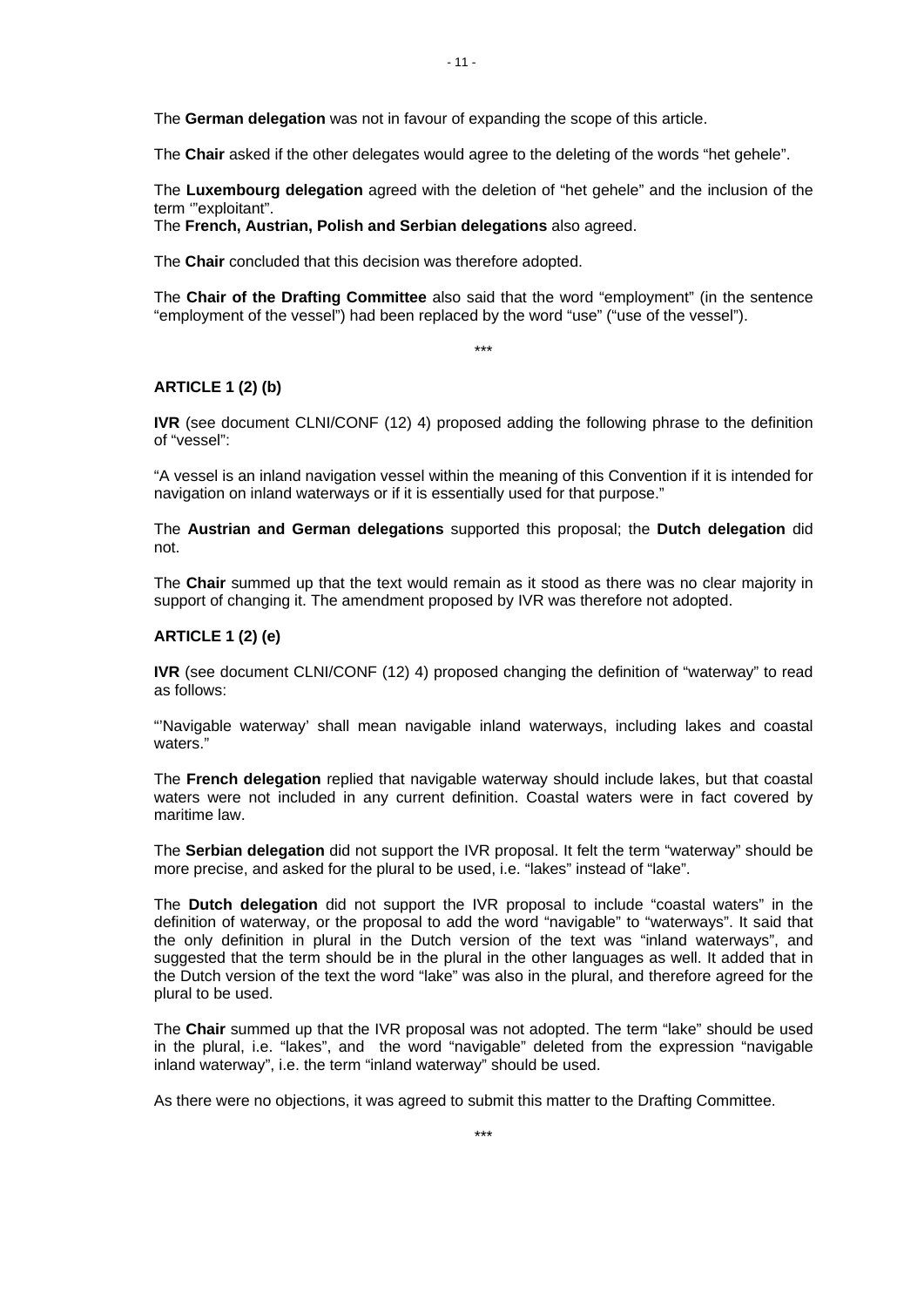After examining the revised text of the draft Convention submitted by the Drafting Committee, the **Luxembourg delegation** pointed out that it had been agreed to use the word "lakes" in the plural.

The **Chair of the Drafting Committee** explained that the term "lake" should be in the plural if the term "waterway" was also in the plural. The Drafting Committee realised that in some languages (Dutch and French) this term was in the singular; it decided to use the singular throughout for the sake of uniformity.

The **Luxembourg delegation** then suggested using the phrase "any lake" or "tout lac".

As there were no other comments, the **Chair** said that Article 1 was adopted as proposed by the Drafting Committee, including the change suggested by the **Luxembourg delegation** ("any lake").

\*\*\*

# **ARTICLE 1 (3)**

The **Swiss delegation** said it had difficulty with the terms "act, neglect or default" in Article 1 (3). The word "act" more particularly should be substituted. It suggested using CLNI 1988 and/or the LLMC as a model to rephrase this article. The Swiss delegation proposed that the Drafting Committee should make the necessary changes in this respect.

The **Chair** felt this was an editorial remark, and pointed out that the wording used was taken from the LLMC.

The **Austrian delegation** said that it depended whether it was intentional to refer to strict liability or not, i.e. whether the word "'act" meant "acting with fault" or included all acts regardless of whether there was fault. If the latter was meant, as the Austrian delegation believed, then the current text was correct. The Austrian delegation pointed out that in the current text in general there was no reference to any kind of liability, only to the limitation of liability.

The **Chair** suggested asking the Drafting Committee to look at this point again.

The **French delegation** pointed out that the text of CLNI 1988 was identical to the current text of the draft, and was exactly the same as in the LLMC.

The **Chair** suggested maintaining the current wording since it had worked well until now, as long as there was no misunderstanding. There was no objection to this.

# **ARTICLE 2 (1) a)**

For the sake of comprehensiveness, the **French delegation** proposed adding the words "weirs" after "navigable waterways", since the word "locks" did not necessarily cover weirs (some locks do not include a weir) (see document CLNI/CONF (12) 5). The same word should also be added to the third line of the second paragraph of Article 6; this would not change the content, as it was only an editorial modification.

The **Serbian delegation** could not agree to this alteration, which would mean that if there were weirs in the waterways the convention could not be applied.

The **Chair** pointed out that this was not a substantive matter, as the article gave no more than a non-exhaustive list of examples. The provision was applicable in general to any damaged property.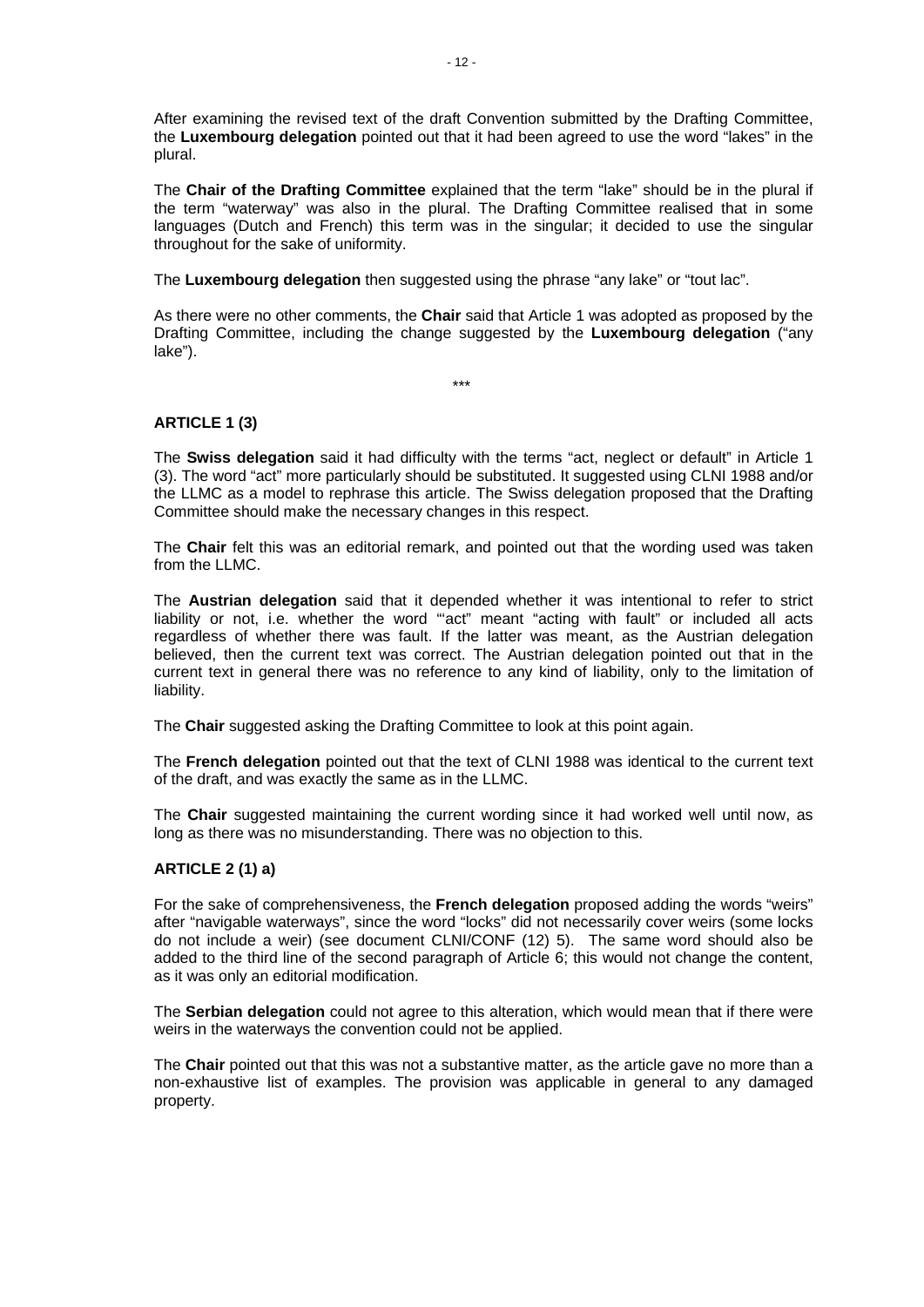The **Dutch**, **Luxembourg** and **Belgian** delegations supported the proposal by the French delegation.

The **Chair** concluded that, since no other delegations wished to oppose the French proposal, the proposal to include the term "weirs" was adopted.

\*\*\*

#### **Additional paragraph to Article 2**

The **Hungarian delegation** (document CLNI/CONF (12) 6) proposed adding the following paragraph to Article 2:

"3. Claims are subject to the limits which are valid at the time when damage was caused".

The **Dutch delegation** pointed out that this proposal dealt with the temporal scope of the Convention.

The **Chair** asked if the Dutch delegation wished to add an extra paragraph to Article 15 dealing with the temporal scope of the Convention.

The **Dutch delegation** replied that it was also possible to add it to Article 2.

The **German delegation** said that it had no objections to such an amendment, but that Article 20 would be more suited for the purpose. It pointed out that the Dutch proposal was not sufficiently clear, as the provision was applicable to all events; if it were to be subdivided to other small events, this was not coherent and might lead to confusion.

The **French delegation** agreed with the German delegation; this aspect should be in the section dealing with the limits of liability.

The **Austrian delegation** said that it agreed with the principle that the applicable law should be the law applicable at the time the event occurred, but said it could not agree to the Dutch proposal.

The **Dutch delegation** wondered why not. It then gave an example when the limits of the liability were modified after a collision between two vessels causing oil spill took place. It pointed out that it would be very strange if the claims of a third vessel could not be limited to the amounts applicable when oil spill took place.

The **Chair** asked whether the proposal could be included in the specific provisions for the applicability of the newly established limits of liability contained in Articles 20 and 21.

The **Hungarian delegation** said it would be preferable to avoid having the same rule in different places in the Convention.

The **Dutch delegation** said it was not essential to include a detailed rule in the Convention, but felt nevertheless that the rules on temporal scope should not be included in the chapter on amending the Convention.

The **Chair** wondered whether this was merely an editorial remark or not.

The **Dutch delegation** replied that it was not merely an editorial remark, as it was a question of legal interpretation within the Convention.

The **Chair** noted that both the Dutch and Hungarian delegations favoured a general prescription on applicability in time. She asked the other delegations for their opinions.

The **Serbian delegation** supported the Hungarian proposal to introduce another paragraph into Article 2.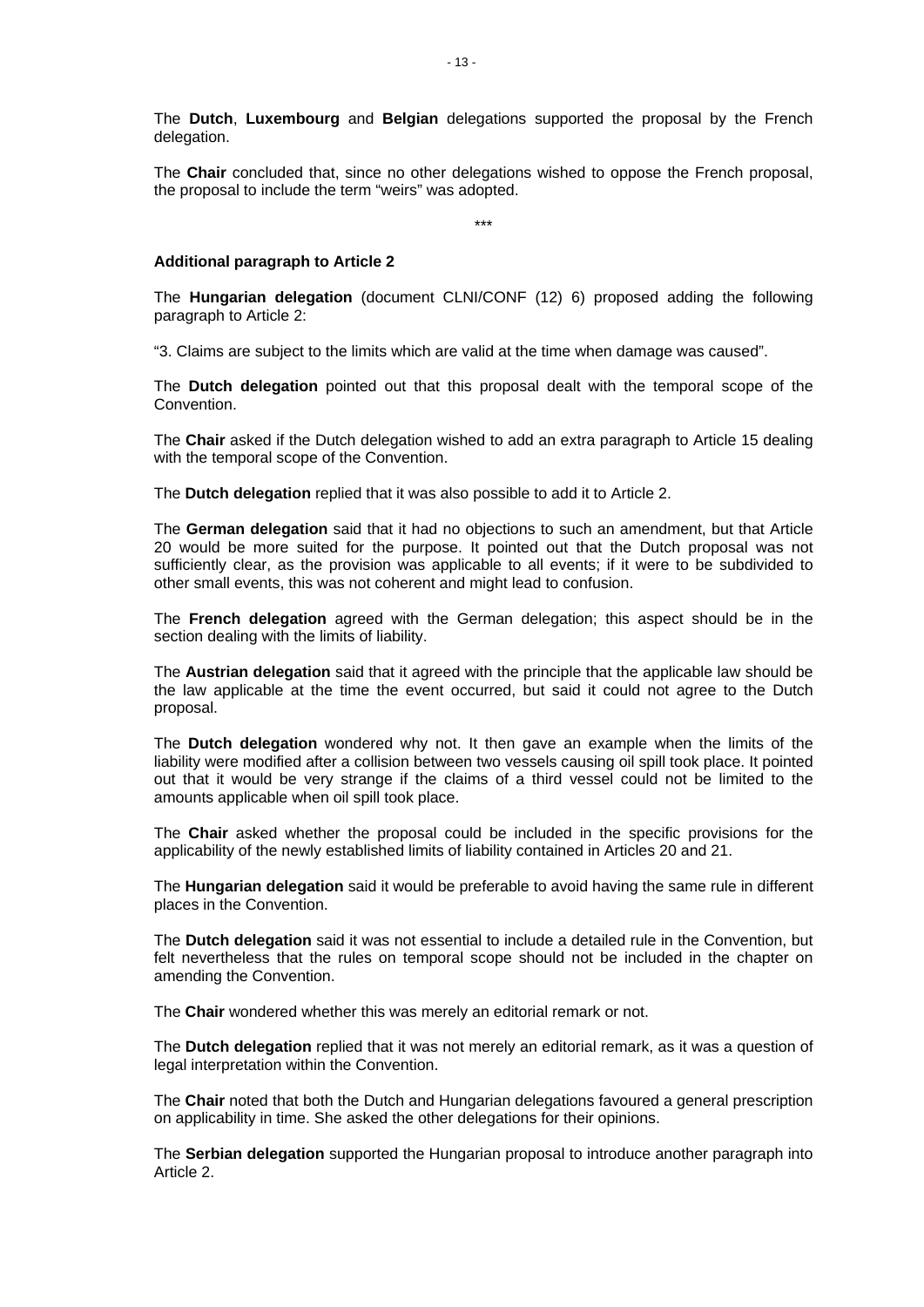The **Belgian delegation** also supported this proposal.

The **Swiss delegation** also agreed with introducing a separate paragraph for determining the moment of the applicability of the limits.

The **Chair** concluded that it was agreed that a separate prescription dealing with the applicability in time should be included. Whether such a rule should be included after Article 2 or Article 15 would be resolved by the Drafting Committee. By reason of this change, Articles 20 and 21 should be amended accordingly.

#### **ARTICLE 3 (a)**

The **Dutch delegation** welcomed the purpose of the final meeting of the working group, which was to clarify the text in order to state clearly that the special compensation rendered possible by the 1989 International Convention on Salvage was also included in claims excepted from limitation. In the meantime it had become apparent that a direct, explicit reference to this Convention raised a number of objections. Nevertheless, the Dutch delegation considered that the wording adopted was sufficiently clear. It proposed that the revised CLNI should adopt the wording used in the 1999 International Convention on Arrest of Ships. This part of the sentence would then be drafted as follows in English: "including, if applicable, special compensation relating to salvage operations in respect of a ship which by itself or its cargo threatened damage to the environment". The Dutch delegation also proposed dividing the Article so that general average claims would be included in a separate sub-paragraph.

The **French delegation** recalled that it had supported the Dutch proposal. The French text also needed to be modified accordingly, but this was merely an editorial matter.

The **Luxembourg delegation** also supported the Dutch proposal, and specified that it would like to have "si applicable ou le cas échéant" in the French version. It also agreed to separate treatment into two paragraphs as suggested by the Dutch delegation.

The **Chair** noted that there seemed to be sufficient support for this proposal and asked the Drafting Committee to make the necessary changes in the text of the Convention.

The **Serbian delegation** said that it did not support the proposal to place claims for general average contributions in a separate paragraph.

The **Chair** said that the main purpose of the discussion (regarding correct wording) was about salvage and assistance and had nothing to do with general average; the proposal was merely for general average to be placed in its own sub-paragraph.

The **Serbian delegation** replied that it was not against the content of the text and that it understood very well why the text was worded in this way, but stressed that it could not support the idea that claims for general average contributions should be dealt with elsewhere.

The **Dutch delegation** explained that such a subdivision would make the text clearer and easier to read.

The **Chair** concluded that there was support for including the wording suggested by the Dutch delegation for Article 3 (a) (see document CLNI/CONF (12) 3) and that this should be done. She also suggested asking the Drafting Committee to discuss the issue of division into two paragraphs to separate assistance from general average.

The **Chair of the Drafting Committee** reported that the Committee had divided paragraph (a) into two paragraphs, i.e. (a) and (b). The Committee also added: "if applicable, special compensation relating to", as discussed the previous day.

\*\*\*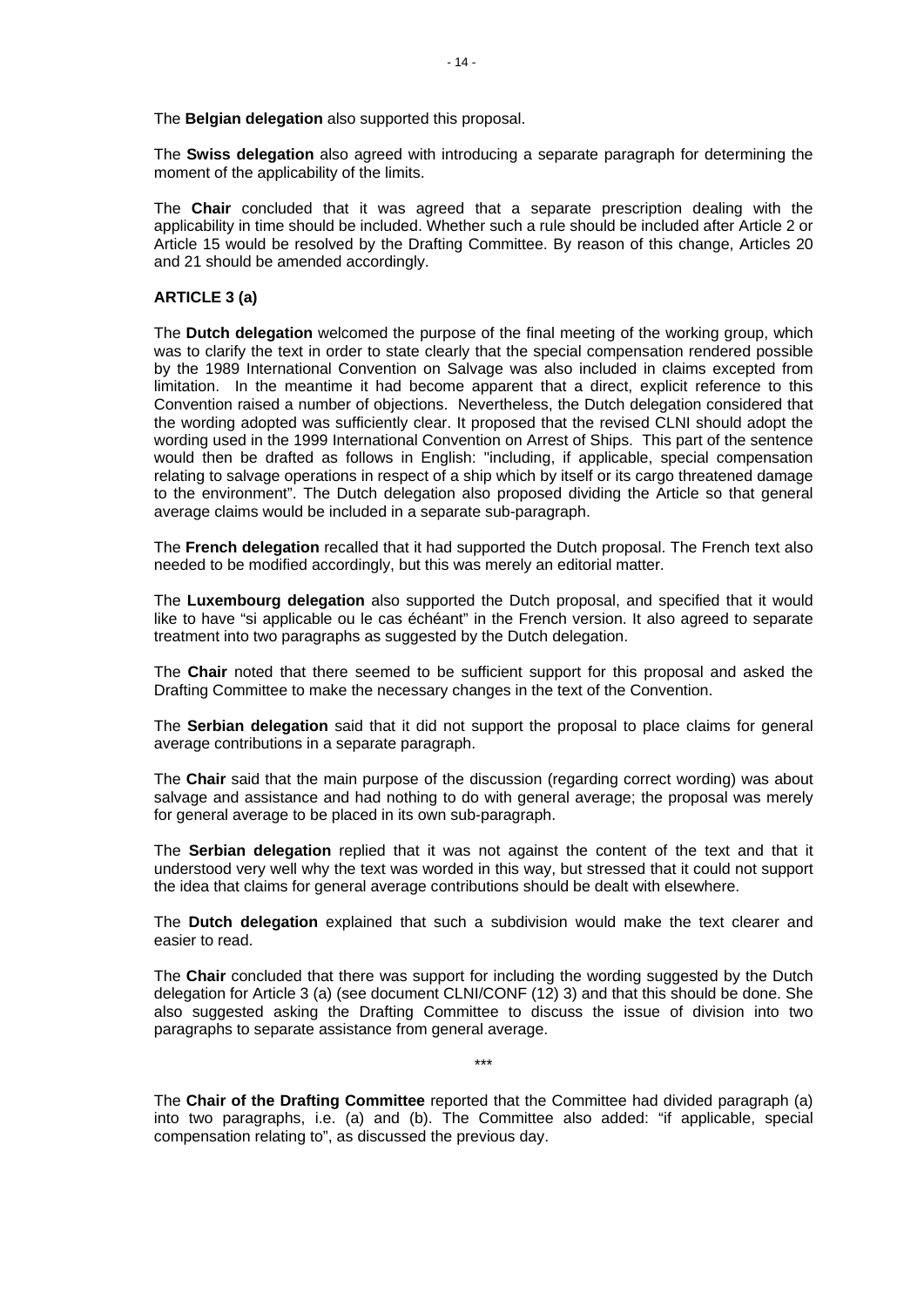The **Luxembourg delegation** said that paragraph (a) was not totally comprehensible, and suggested including "the claims leading to/resulting in special compensation".

The **Belgian delegation** said that the French text would need to be amended if Luxembourg's proposal were adopted.

The **French delegation** suggested deleting "if applicable".

The **Chair** said that the German version was perfect, and that she also found the English text perfectly acceptable.

The **Luxembourg delegation** accepted the French proposal, but noted that the French text had ceased to be comprehensible.

The **Belgian delegation** agreed with adjusting of the French text, but pointed out that the Dutch version would also need to be changed as a result.

The **Dutch delegation** suggested using the Dutch and English versions as the basis for the French and German versions. It refused to have the Dutch text changed just because the French text was unreadable, and agreed to having the French text changed without changing the Dutch text.

The **Dutch delegation** wondered why only part of the provision had been copied from the LLMC, and suggested either copying it in full or not at all. It wished to avoid the possibility of being able to claim compensation without the possibility of being able to limit liability.

After bilateral discussions during a coffee break, the **Chair** suggested that Article 3 (a) should be drafted in the following way: "aux créances du chef d'assistance ou de sauvetage, y compris, si applicable, l'indemnité spéciale concernant des opérations de sauvetage ou d'assistance…". There were no objections.

## **ARTICLE 3 (c) and (e)**

The **French delegation** said that as far as the French version was concerned the reference should be to a "bateau à propulsion nucléaire".

The **Chair** asked what the difference was between the terms "bateau nucléaire" and "bateau à propulsion nucléaire".

The **French delegation** replied that this was the term usually used.

It was agreed to replace "bateau nucléaire" by "bateau à propulsion nucléaire" in the French version.

\*\*\*

The **Chair of the Drafting Committee** reported that in Article 3 (c) the term "à propulsion" had been added to "bateau nucléaire" in the French text as requested, and in **Article 3 (e)** the word "volgens" had been changed into "overeenkomstig" in the Dutch version, solely for reasons of consistency, with no change in the meaning.

\*\*\*

#### **ARTICLE 4**

There was no proposal to amend Article 4.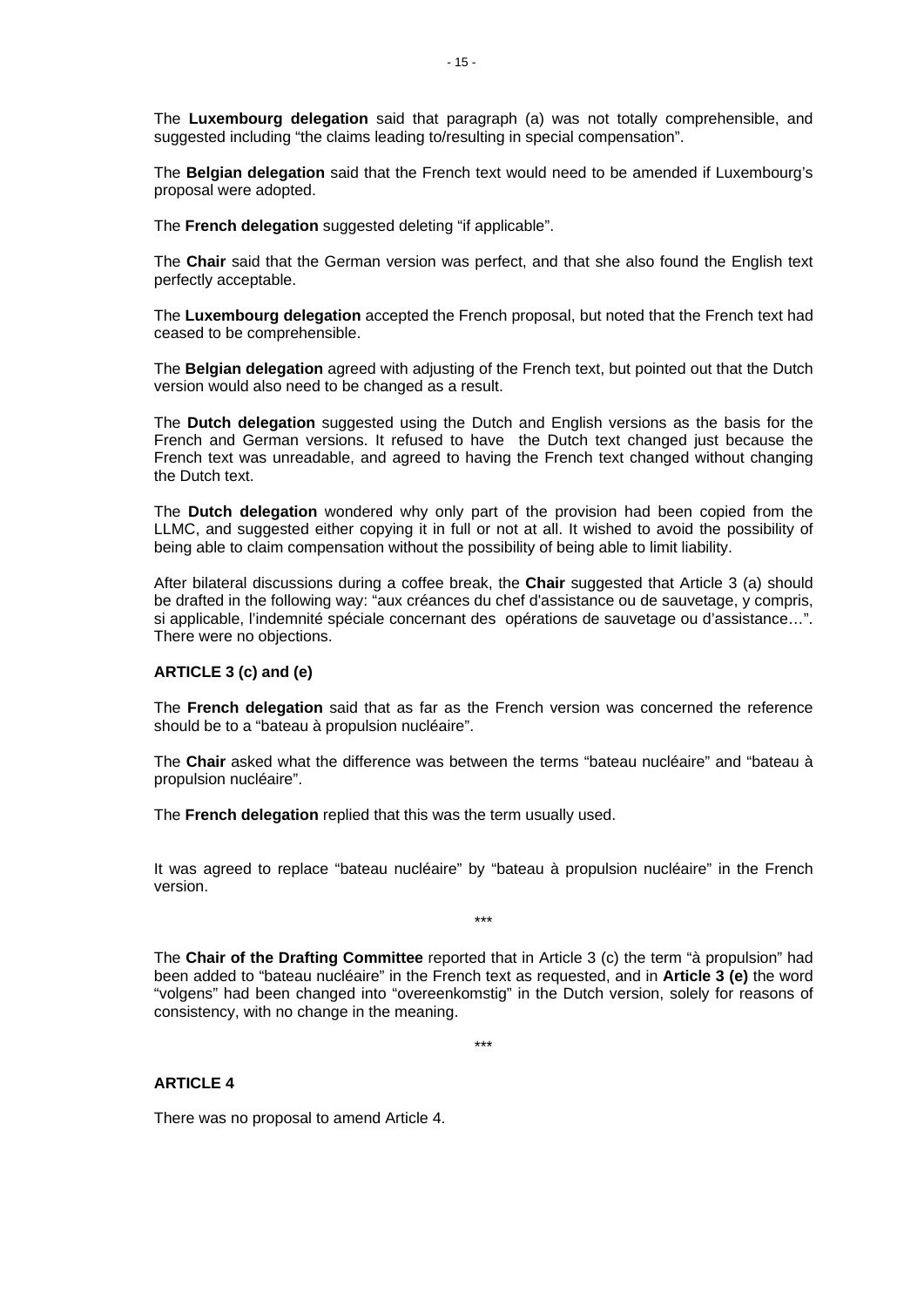## **ARTICLE 5**

There was no proposal to amend Article 5.

## **ARTICLE 6 (1)**

The **French delegation** considered that the first paragraph applied in fact to Article 7, the aim of which was to provide for higher ceilings but not for a different scheme of liability. Thus the provisions concerning push-tugs and tugs should also apply to Article 7. The wording in the first paragraph should therefore be: "The limits of liability for claims other than those mentioned in Article 8", deleting the words "[Article]s 7 and".

In line with the previous observation, the **French delegation** felt that the phrase "Notwithstanding Article 6" should be maintained in the first line of Article 7 as it linked Article 7, which contained a number of specific provisions concerning the transport of dangerous goods, to Article 6, which laid down a general framework.

The **Dutch delegation** disagreed with the French delegation, and proposed maintaining the current text.

The **German delegation** agreed with the Dutch delegation, pointing out that Article 7 already referred to Article 6. It suggested seeking a compromise and deleting "other than those mentioned in Articles 7 and 8" from Article 6 (1).

The **Swiss delegation** supported the German delegation's compromise. It found the wording clear and unambiguous if these words were deleted.

The **French and Dutch delegations** were asked if they agreed with this compromise.

The **French delegation** agreed to this compromise, subject to maintaining the words "notwithstanding Article 6" in Article 7.

The **Dutch delegation** also agreed that the expression "notwithstanding Article 6" should remain in Article 7. It also pointed out that the same remark applied to Article 8 and that the Drafting Committee should look into this.

The **Chair** summed up that the delegations seemed to agree that the reference to Articles 7 and 8 in the first sentence of Article 6 should be deleted. Also, Articles 7 and 8 should make it clear they were *lex specialis*, therefore the wording "notwithstanding" should be maintained. She then asked the Drafting Committee to include the suggested amendments.

During the discussion of Article 6 on general limits, the **Hungarian delegation** wondered what would happen if claims were larger than the limits provided for by the Convention.

The **Chair** replied that there would be a *pro rata* distribution for several claims if their total amount were above the limits of liability provided for by the Convention. Distribution would be carried out in a similar way as distribution in bankruptcy cases.

The **IVR**, referring to the arguments already presented in its first statement (document CLNI/EG (11) 4), called for the original limits in Article 6, paragraph 1 (a) of CLNI 1988 to be increased by a maximum of 50%.

The **Dutch delegation** did not support that amendment. It pointed out that negotiations had been going on for six years, and the economic situation in inland navigation was not good. Increasing the limits would naturally result in an increase in insurance premiums. The Dutch delegation said that it understood the industry's position. The present draft was, however, an acceptable compromise and should be maintained as it was.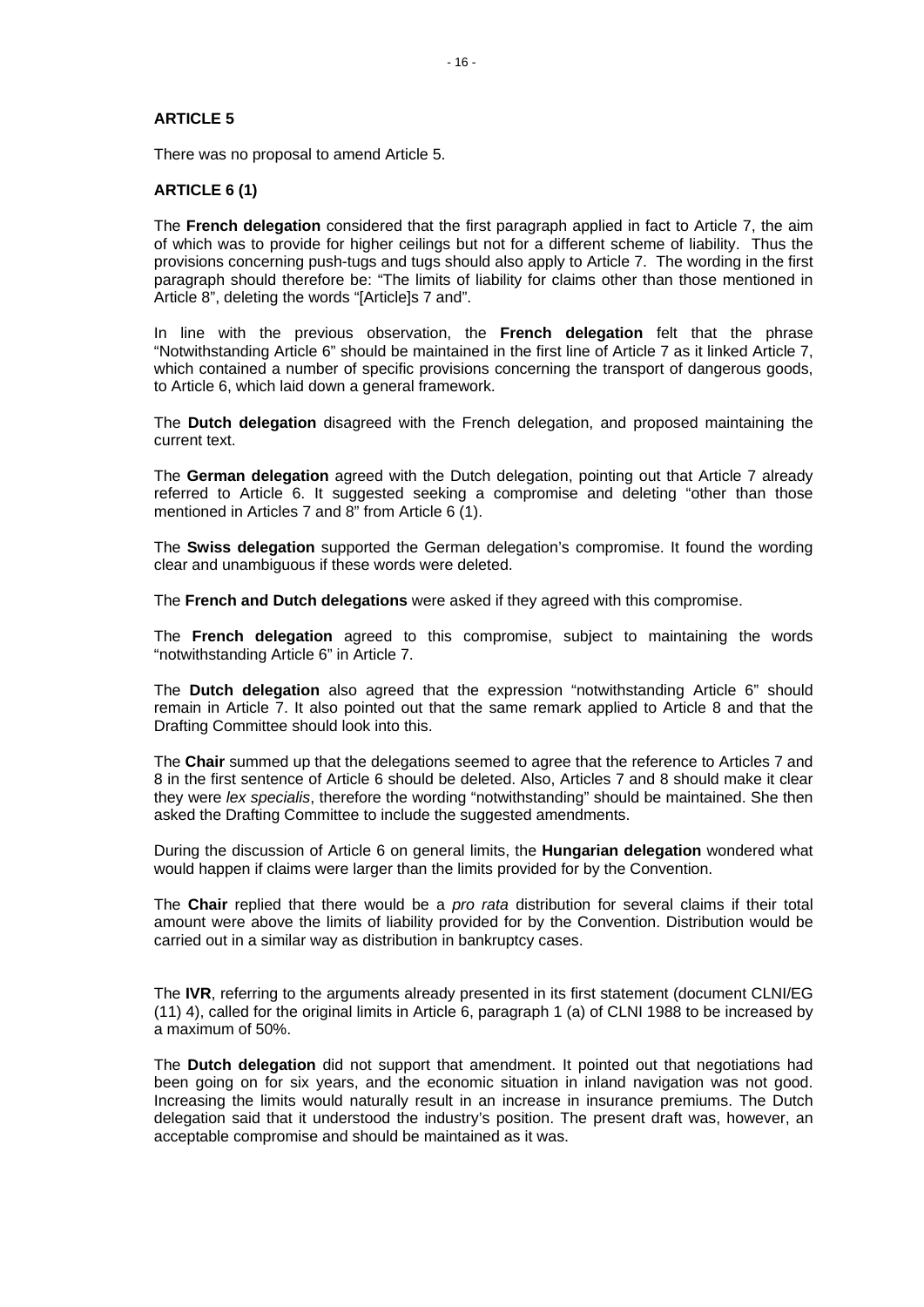The **Belgian delegation** supported the Dutch proposal.

The **Chair** noted that there seemed to be general agreement in favour of the Dutch proposal, with the French, German, Luxembourg and Austrian delegations all appearing to support the position of the Dutch delegation.

The **Chair** summed up that, as there was considerable support for the Dutch proposal, the IVR's proposal should be rejected and no amendment made to the article as it stood at present.

The **Polish delegation** pointed out that it supported the Czech Republic's position and therefore the IVR's proposal.

The **Serbian delegation** stated with regard to the first sentence of Article 6 discussed earlier that it did not support the Dutch proposal to delete the words "notwithstanding Article 6". It added that it did not support the Hungarian proposal with regards to Article 7, and therefore disagreed with a reduction in the limits of liability as suggested by the Hungarian delegation.

After bilateral consultations during the lunch break, the **Chair** reiterated that a number of delegations favoured lower limitation amounts, arguing that this would be justified for insurance reasons. The Chair suggested keeping the amounts unchanged nonetheless. This would, however, be done on the assumption that an increase of limits of liability would not necessarily lead to the same increase of insurance premiums, since insurance premiums should be calculated on the basis of real risks.

In response to the suggestion to exclude small craft from the scope of application of the Convention, the **Chair** said that document CLNI/CONF (12) 11 contained a proposal for an additional paragraph to Article 15 to enable the States at the time of signature, ratification, acceptance, approval or accession to exclude the application of the Convention to small crafts exclusively used in internal traffic for a maximum of eight years after its entry into force.

The **French delegation** said that it noted some differences between the definition of the small crafts in the French version of the proposal in document CLNI/CONF (12) 11 and the definition in the text of the Police Regulations for the Navigation of the Rhine, which it was suggested should be included in the Convention. It therefore wondered if it was better to leave out the definitions.

The **Chair** replied that she had also noticed some mistakes in the German version. The intention was that it should be the same definition as in the Police Regulations for the Navigation of the Rhine.. She pointed out that in her opinion it was not judicious to leave room for different interpretation by the States.

The **Dutch delegation** said it was not in favour of including a definition in this sense in the Convention. It pointed out that in any case non-commercial navigation was not concerned by the Convention. It was against allowing States the possibility of making a reservation in respect of a large part of their fleets. The text should definitely be improved. The Dutch delegation nevertheless agreed that vessels that were only used locally or nationally should be excluded from application of the text. It concluded in the end that it was prepared to agree to the possibility of a reservation, but only if the text was correctly drafted.

The **Hungarian delegation** suggested that the words "commercial use" (or "used for commercial navigational purposes") should also be included in the definition of small craft.

The **Chair** concluded that the proposal in document CLNI/CONF (12) 11 a to provide for an exemption clause for small craft in Article 15 was adopted and asked the Drafting Committee to look again at the drafting of the proposed provision.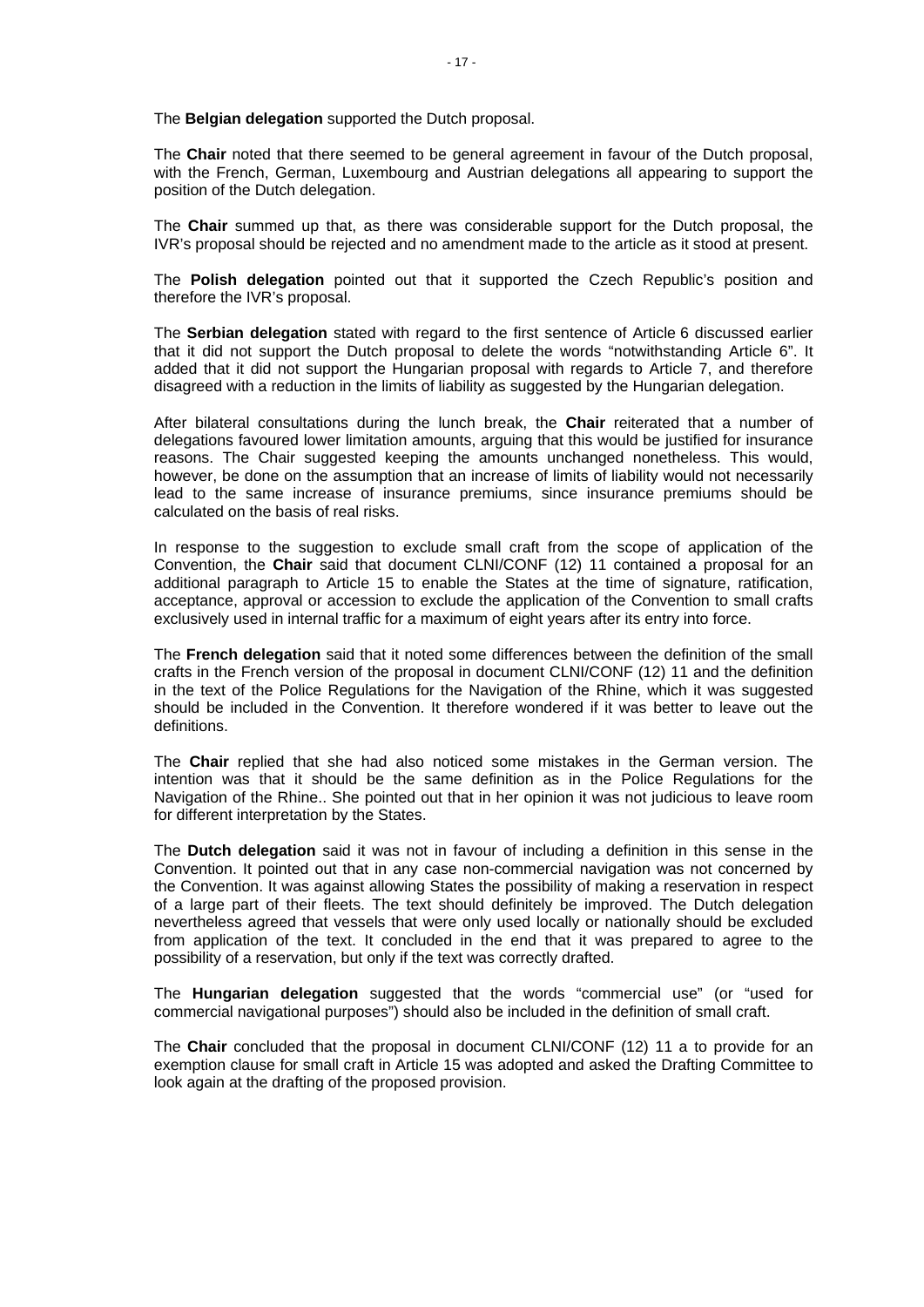The **Chair** then proposed moving on to the other part of Article 6. She referred to the communication provided by the **Hungarian delegation** (document CLNI/CONF (12) 5). The text of the Convention contained both the words "limits" and "amount", and she noted that this was confusing. "Limits" was a more appropriate expression, and should therefore be used. Indeed she felt that for the purposes of the Convention it was crucial to use the word "limits". She therefore suggested checking Article 6, Article 7, Article 8, Article 9, Article 12, Article 13, Article 18, Article 20, Article 21 and Article 22. The Drafting Committee was requested to look closely at the use of the words "limit" and "amount". She also pointed out that the Dutch delegation also had a small editorial problem with the text. The Drafting Committee was asked to solve this issue as well (document CLNI/CONF (12) 3: This concerned the Dutch-language version only, with the replacement of "des" by "van de".)

# **ARTICLE 6 (2)**

The **French delegation** proposed (document CLNI/CONF (12) 5), for the sake of comprehensiveness, adding the word "weirs" after "navigable waterways", since the word "locks" did not necessarily cover weirs (some locks do not include a weir).

The **Chair** replied that this proposal had already been accepted, but it was natural to repeat it here during the discussion of Article 6. She then asked the Drafting Committee to make the necessary amendments in this respect.

## **ARTICLE 6 (3)**

The **Chair** mentioned that the Dutch delegation had a textual proposal (CLNI/CONF (12) 3) with respect to the paragraph 3 Article 6. She recalled that it was an editorial proposal, which concerned the Dutch-language version only, involving the replacement of "voor" by "op" (two occurrences). She asked the Drafting Committee to look at the proposal.

#### **ARTICLE 7**

The **Chair** recalled that the reference to Articles 7 and 8 in Article 6 would be deleted as agreed that morning. She also pointed out that paragraphs (a) and (b) were only subject to some editorial remarks.

The **Dutch delegation** stressed that the present wording of Article 7 did not adequately express that a number of funds would be set up. It was likely to be confusing (document CLNI/CONF  $(12)$  3)).

The **French delegation** recalled that it had made a proposal with regard to the wording of this article and that its proposal could probably satisfy the Dutch delegation. To deal with the concern expressed by the Dutch delegation, with the desire to state that a separate fund may be constituted for the damage provided for in Article 7, a sentence could be added at the end of the Article; this could read as follows: "A separate limitation fund may be constituted in accordance with Article 12 for damage caused by the transport of dangerous goods." (Cf. document CLNI/CONF (12) 5.)

The **Chair** said that the substantive matter of this question was not covered in Articles 6, 7 or 8. She noted that it was even possible to limit the liability without setting up a fund. She added that this was mentioned later in the Convention, whereas the current article was dealing only with limits.

The **Dutch delegation** agreed with the Chair; the question here was not the constitution of special funds, but there had been a French proposal in the past to meet the Dutch delegation's objection. It suggested coming back to this article again when discussing the setting up of a fund.

The Chair concluded that Article 7 remained unchanged and it was submitted to the Drafting Committee.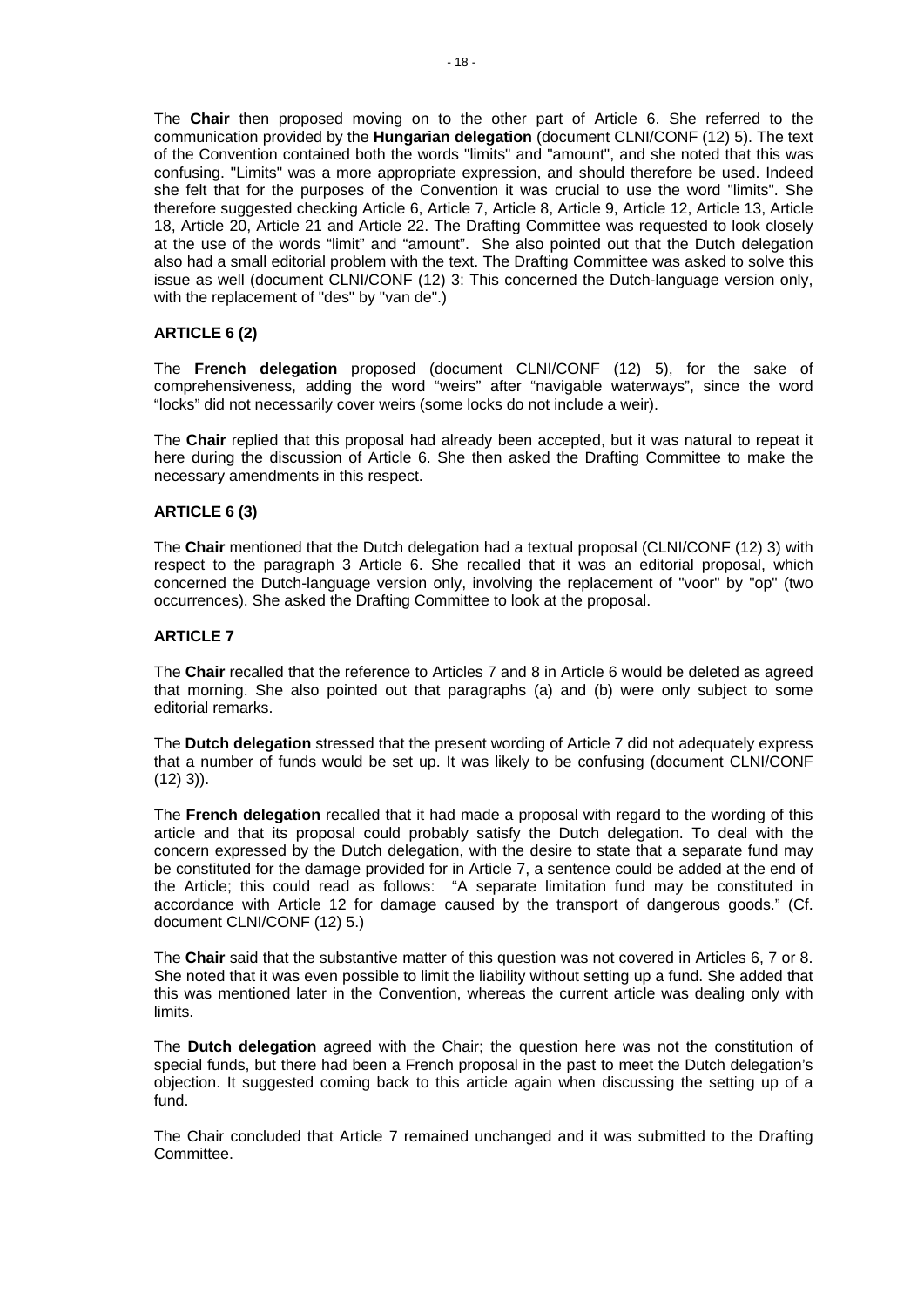The **Serbian delegation** pointed out that it had substantive comments to make on this article, and asked whether the other delegations wished to discuss them before lunch.

The **Chair** noted that nobody wished to take the floor. As there was no majority in favour of amending Article 7, it was adopted as it stood.

\*\*\*

The **Chair of the Drafting Committee** reported that the Committee had decided not to delete the reference to Articles  $\overline{7}$  and 8 in the first sentence of Article 6, contrary to what had been suggested by the Conference. After discussion, the Drafting Committee agreed that the old version was better. It therefore decided to maintain text as follows: "The limits of liability for claims other than those mentioned in Articles 7 and 8". It also agreed that it was unnecessary to include in the text of Articles 7 and 8 that these articles dealt with the exceptions to Article 6.

The **Chair of the Drafting Committee** also pointed out that it had deleted the opening phrase "notwithstanding" in Article 7 and divided this article into two paragraphs.

The **Chair of the Drafting Committee** also pointed out that the Drafting Committee had found discrepancies between the languages with regard to the term "intended" in Article 6 (1) a) (i) ("vessel not intended for the carriage of cargo"). This issue had been resolved except for the French language: the meaning of the proposed wording "bateau destiné" and "bateau non affecté" appeared not to be the same. The French delegation preferred to refer to Plenary for a discussion on this issue.

The **French delegation** explained that it had no problem with the German and Dutch versions, but the English version appeared to be ambiguous. The English term "intended" seemed to imply that the initial assignment (intended use) of the vessel had been changed. It wondered whether the word "intended" should be modified in the English version, and probably replaced by the word "designed", which would more correspond to the French word "destiné". In this regard it also asked to replace the word "affecté" by "destiné" in the French text.

The **Austrian delegation** noted that in *Eurolex* the wording "intended for" was used.

The **French delegation** agreed on maintaining of the English term "intended for" if the words "to be used" were deleted.

The **Secretary** agreed with this suggestion.

The **Chair** concluded that in the English version of the text in the sentence "a vessel intended to be used for", the words "to be used" should be deleted. In the French version the word "affecté" would be replaced by "destiné" ("pour un bateau non destiné"). The same changes should also be made in Article 6 (1) a) (ii). No objections were raised.

#### **ARTICLE 8**

The **IVR** stated that it had taken notice of the working group's proposal regarding the increase in the limits for passengers' claims. It agreed with the proposal but suggested nevertheless that there should be global limits for vessels according to the specific number of passengers they were authorised to carry. It added that this would comply with the LLMC system. The global limits should be increased. It then asked the delegations to accept this proposal.

The **Dutch** delegation pointed out that this item had been discussed for a long time, several delegations having raised concern about increase of the limits. For bigger ships (with more than 200 passengers on board), the amount foreseen would be akin to unlimited liability (example of 200 passengers on board).

The **Chair** asked whether other delegations supported this proposal from IVR. As there was no further support for this proposal, Article 8 would remain unchanged.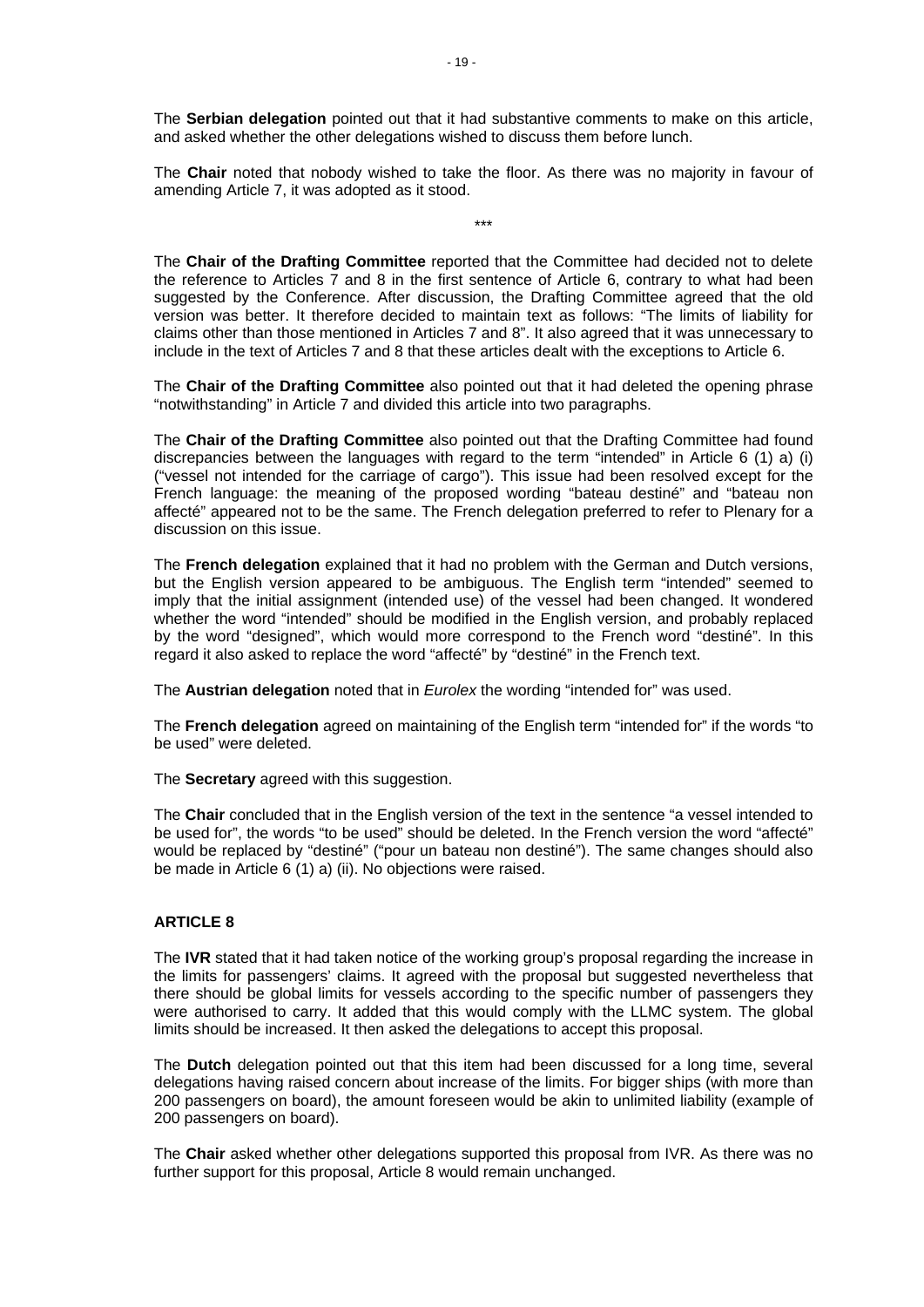#### **ARTICLE 9**

The **Chair** recalled that the Dutch delegation had submitted a proposal regarding a number of minor changes to be made to the Dutch text (CLNI/CONF (12) 3). This concerned the Dutchlanguage version only, and involved replacing "aan de hand" by "op grond". As these were only editorial observations and there were no substantial remarks, it was decided to submit the text to the Drafting Committee.

The **Chair of the Drafting Committee** reported that the Drafting Committee had included a reference to Article 10 in the opening of Article 9. In the Dutch version the term "opgrondvan" had been replaced by "op grond van" in paragraph 3.

\*\*\*

\*\*\*

This proposal was accepted by the conference.

## **ARTICLE 10**

The **Chair** referred to the French delegation's proposal to make some editorial changes to the French text (CLNI/CONF (12) 5). According to the proposal, the French version should read as follows: "Les paragraphes 1 et 2 s'appliquent par analogie aux limites de responsabilité calculées selon l'article 7. Le paragraphe 2 s'applique toutefois en prenant pour base 400 unités de compte au lieu de 200 unités de compte." As there were no substantial comments on this article, the Chair invited the Drafting Committee to make the appropriate editorial amendments.

#### **ARTICLE 11**

The **Chair** said that there was an editorial remark from the **Hungarian delegation**, and in the absence of substantial observations on the text Article 11 was sent to the Drafting Committee.

## **ARTICLE 12**

The **Chair** stated that in the absence of any proposal, the text remained unchanged, and sent it to the Drafting Committee.

\*\*\*

The **Chair of the Drafting Committee** reported that after lengthy discussion it appeared necessary to include the term "amount of the limits of liability" in Article 12 (1) despite the wish expressed by the Plenary to standardise the use of the words "limits" and "amount".

\*\*\*

#### **ARTICLE 13**

The **Chair** concluded that in the absence of any remarks Article 13 was adopted as it stood.

#### **ARTICLE 14**

The **Dutch delegation** explained its position as expressed in document CLNI/CONF (12) 3-, according to which the wording "entitled to make a claim" should be replaced by "having made a claim". It stressed that it was not able to accept alterations to the text that would have an impact on the Dutch system.

The **Dutch delegation** added that the combination of Articles 14 and 15 should be applied in the final analysis. If the current wording of Article 14 was maintained it would broaden the scope of application of Article 15. In this respect it pointed out that Articles 14 and 15 were interdependent.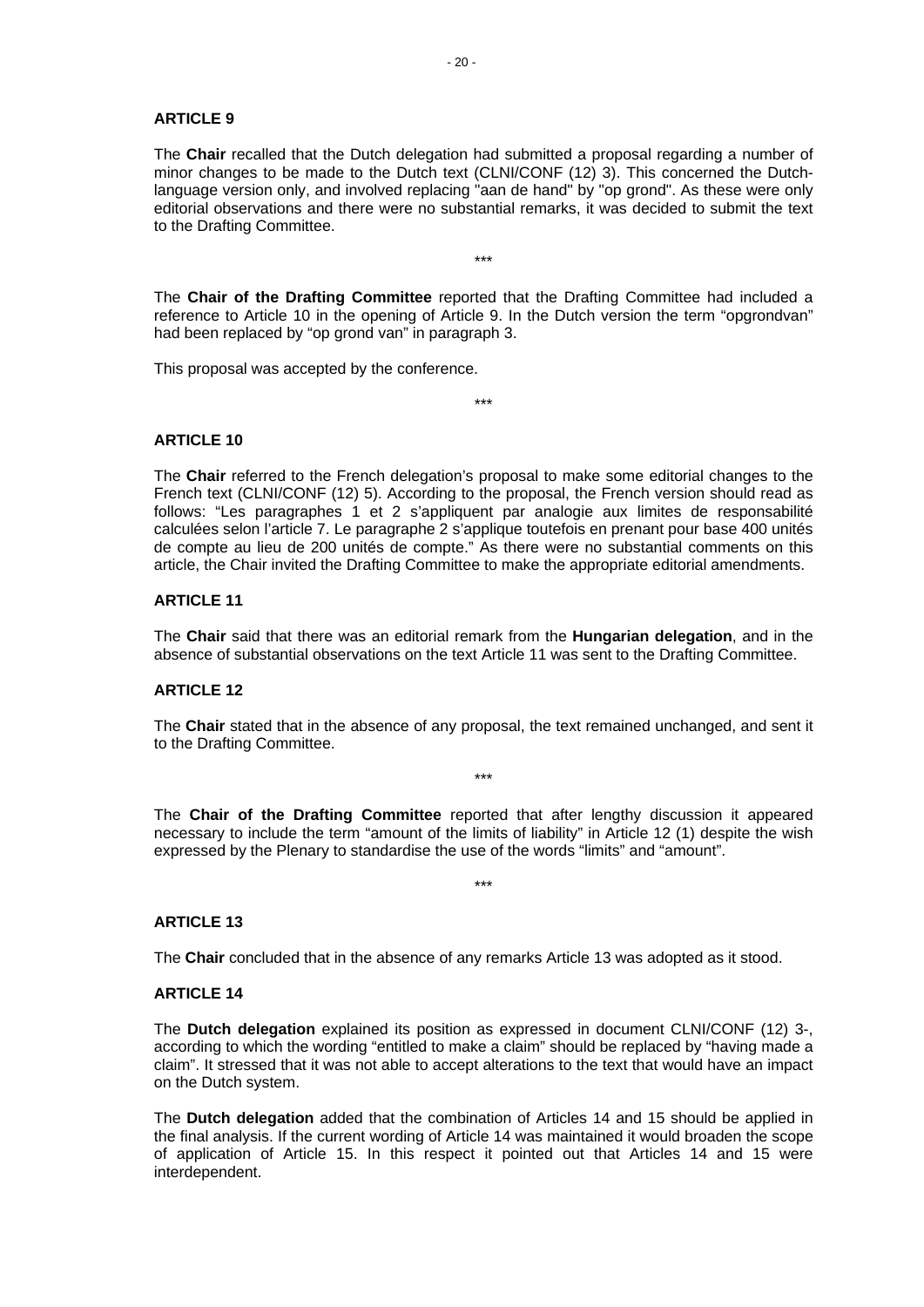The **Luxembourg delegation** said it agreed with the Dutch delegation on this point.

The **Chair** summed up that the Dutch delegation suggested retaining the wording of LLMC for Article 14 but not for Article 15.

The **Dutch delegation** remarked that its intention was not to refer to the LLMC but to maintain the text of the current CLNI. It added that in 1988 the problem had arisen because of the discrepancy between the English and German languages. This text had existed for 20 years and according to it any person who had made a claim against a fund was then barred from exercising any right in respect of such claim. The Dutch delegation stressed that its national legal system had adopted a different position and it did not wish to change it.

The **Chair** asked which effects the Dutch delegation would wish to attribute to the setting up a limitation fund. According to the wording of the current Article 13 (1) of CLNI 1988, only a person who had made a claim against the fund would be barred from exercising any right in respect of such a claim against any other assets of the ship-owner. Consequently, setting up a limitation fund would have no effect on creditors who did not make a claim against such a fund. In contrast, Article 14 (1) of the draft revised CLNI would also bar a claimant who did not claim against the fund from exercising any right in respect of any other assets of the ship-owner. Thus the draft revised CLNI would provide for effective protection of the ship-owner who would be entitled to limit liability under the CLNI.

The **IVR** mentioned that the whole purpose of the Convention was to canalize the limitation of liability on the owner. IVR therefore felt it was inappropriate to go outside the limitation fund and claim against the assets of the owner, and consequently objected to the Dutch proposal.

The **Chair** wondered if any States supported the Dutch proposal.

The **Dutch delegation** took the floor again to state that it could not accept any derogation from the well-established practice in its country. It added that, as this issue had been discussed at the ministerial level, it was not in a position to agree to anything different. The Dutch delegation was adamant that the Dutch text would have to be "wanneer overeenkomstig artikel 12 fonds is gevormd, is het een person die een vordering tegen het fonds in rechte geldend kan maken niet toegestaan..."

The **Belgian delegation** said that the Dutch proposal could be acceptable. But if the English text was changed into "person who can make a legal claim against the fund", the French text "pouvant produire une créance" appeared to be less strong.

The **Chair** wondered why the word "legal" was used. She noted that the Dutch delegation had suggested revising the Dutch version on the basis of the German, English and French versions. The Chair therefore wondered whether this could be done by the Drafting Committee.

The **Dutch delegation** pointed out that if this issue was sent to the Drafting Committee, the discussion would be re-launched and there would then be a formal reason for other delegations to object. The Dutch delegation then said it would like to change the Dutch version to include the words "In rechte geldend kan maken".

The **Chair** said that the Dutch version should be drafted in such a way for it to correspond with the other versions and the Drafting Committee could ensure harmonisation in the other language versions. Therefore only the Dutch version should be redrafted to ensure the exact and proper translation of the French, German and English versions. The Chair considered that this was an editorial question.

The **Dutch delegation** replied that it suggested using either "legally entitled to make a claim" or "to claim legally". There was therefore no further need for the Drafting Committee to discuss the wording.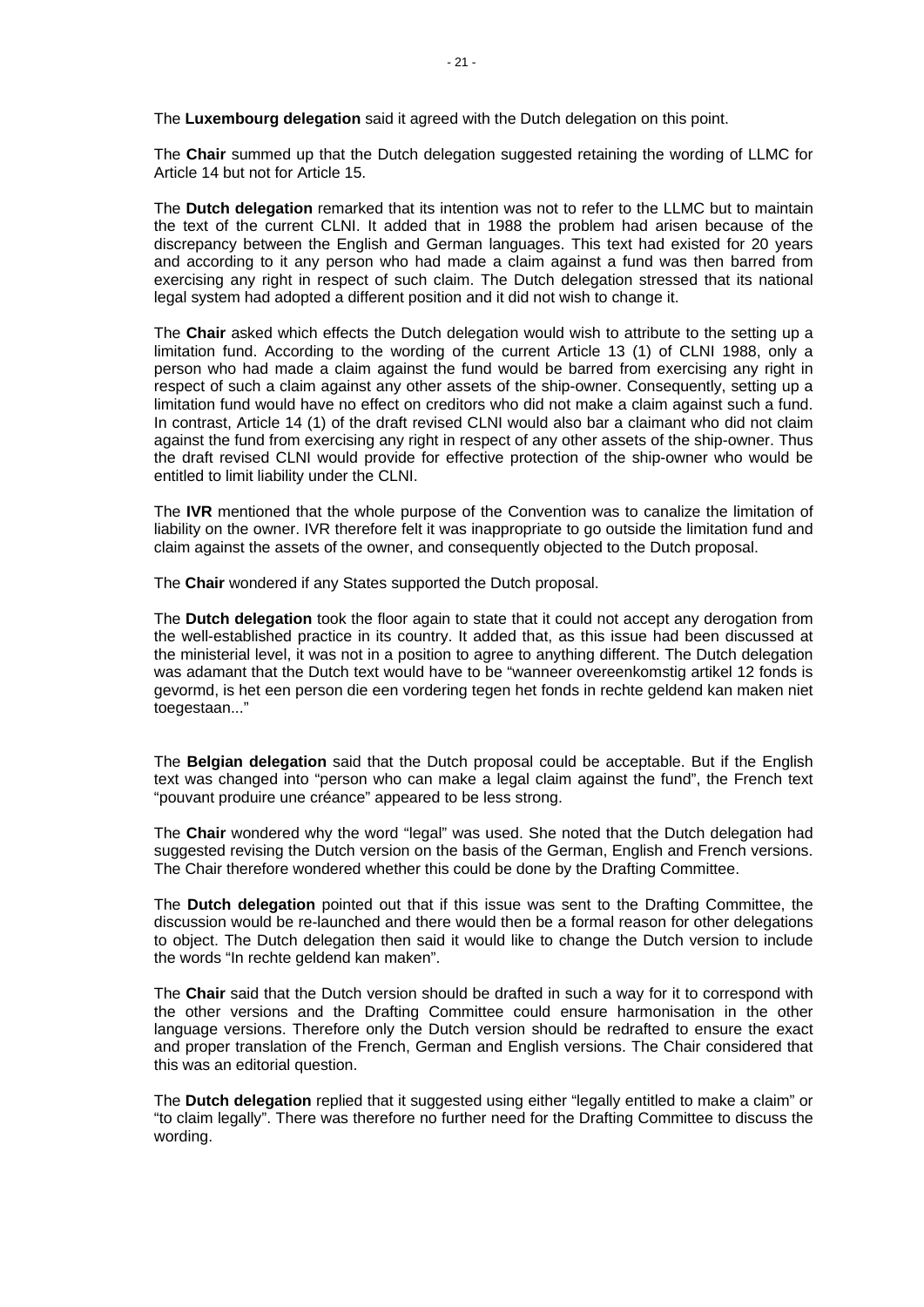The **Chair** remarked that it was not that easy, as there was still no explanation of the use of the word "legally".

The **Austrian delegation** pointed out that the question here was probably about a procedure: a claim to be made in a court, for example.

In response to a request from the **Belgian delegation**, the French delegation noted that the French wording "pouvant produire une créance" was in fact not strong enough in comparison to the proposed English wording. Therefore it suggested the following wording: "personne ayant la faculté de produire une créance" or "personne bénéficiant de la faculté de produire une créance".

The **Belgian delegation** noted that it was desirable to agree on translation to match the Dutch wording a closely as possible. In this sense it felt the French wording "ayant la faculté de faire valoir la créance" was probably better.

The **French delegation** also agreed with this wording.

The **Chair** asked the Dutch delegation whether the suggested French wording matched the idea expressed in the Dutch language.

The **Dutch delegation** replied that it was not able to consider the French wording and that only a Dutch lawyer would be competent for that.

The **Chair** suggested leaving this discussion as the Dutch proposal had only been given orally and it was therefore rather difficult to assess it. She asked the delegations to prepare a draft text in all the languages for discussion the following morning.

The **Dutch delegation** disagreed with this proposal.

The **Chair** insisted.

Members of several delegations and representatives of the CCNR's Secretary General were then designated to prepare a room paper on the appropriate wording for this issue during the work of the Plenary.

\*\*\*

*Article 14 was further discussed on 26 September 2012 after examination of Room Paper No. 1.* 

The **Chair** noted that a new draft for this article (Conf. Room Paper No. 1) was now available.

The **Dutch delegation** explained that a small group of people had used the German text to come up with new Dutch, English and French versions. Although the texts were not perfect they were exactly alike and therefore preferable to the previous text, which from a Dutch perspective might have been better, but was slightly different or could be interpreted differently in comparison with the German text.

The **Chair** asked the delegations to give their view on this new proposal from the Dutch delegation.

The **Swiss delegation** agreed on the proposal, but said that its government had asked to ensure that the texts were gender-neutral.

The **Austrian delegation** found the new wording much better than the previous one.

The **Chair** asked about the meaning of the word "effective". She wondered whether it would be possible to use the phrase "assert a claim" or "bring a claim". She then appealed to an English native speaker - preferably a lawyer – for an opinion on this.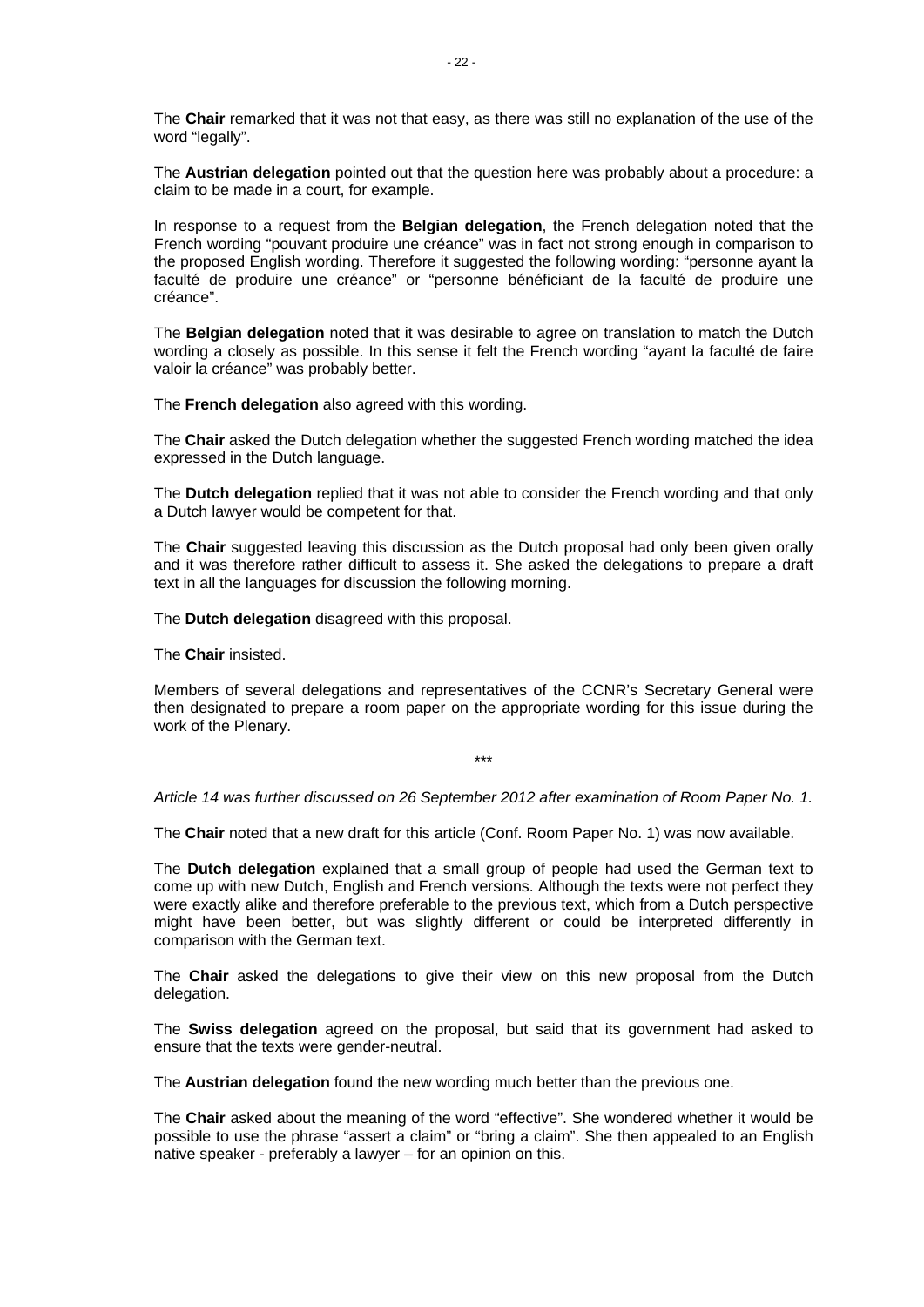The representative of the European Transport Worker's Federation (ETF) said he was an English native speaker. He said that, although to his mind legal English was not meant to be understood by an ordinary person, the wording of this article was quite clear to him.

The **Chair** said that the text should be written in a way that everybody could understand. She said that she was of the opinion that the current text should be changed.

The **German delegation** suggested using the text of paragraph 3.

The **Dutch delegation** disagreed.

The **Chair** pointed out that the French text was slightly different from the English text as the wording used merely meant "the possibility of making a claim."

The **Austrian delegation** suggested deleting the word "effective".

The **French delegation** suggested replacing "can make" by "entitled".

The **Chair** replied that she interpreted the Dutch proposal to mean that it should broaden the scope of the article, therefore the word "entitled" was not used, because it appeared not to be broad enough in comparison to "can make". She wondered whether the words "to assert a claim" would meet the delegations' concerns.

The **Dutch delegation** proposed changing the wording to "a person who can realize a claim" or "any person who can make a claim effective."

The **Chair** asked the English native speaker for his opinion on the term "realize".

The **ETF representative** disagreed with the use of the term "realize". He said that it would be better to look for a word which meant not only "any person who can make a claim" but also "an effective claim". He also noted that although it sounded strange it was nevertheless correct.

The **Chair** proposed looking at the third paragraph again. In this paragraph reference was made to the first paragraph and the idea behind this was that the parties could bring a claim.

The **Austrian delegation** pointed out that in German it would be called "a lawful claim", but that the current wording implied something else.

The **Chair** suggested that the Drafting Committee should provide a correct English translation.

The **Dutch delegation** disagreed. It pointed out that the Plenary had agreed that the Dutch delegation should submit a correct translation. An English native speaker was asked to check the correctness. He said the text was correct. The Dutch delegation said it did not understand why, under these circumstances, the text was not accepted.

The **Swiss delegation** noted that considering the time limit it would be problematic to send controversial texts to the Drafting Committee. It therefore suggested accepting the current text.

The **Chair** then asked other delegates to give their opinion.

The **Luxembourg delegation** said it preferred the wording "to bring a claim" without the word "effective."

The **Swiss delegation** said it preferred "entitled to make a claim".

The **Chair** said there might be disagreement on the content, since it was not clear whether the use of the word "effective" constituted a change of meaning or merely an editorial change.

The **Belgian delegation** said it supported the Dutch delegation.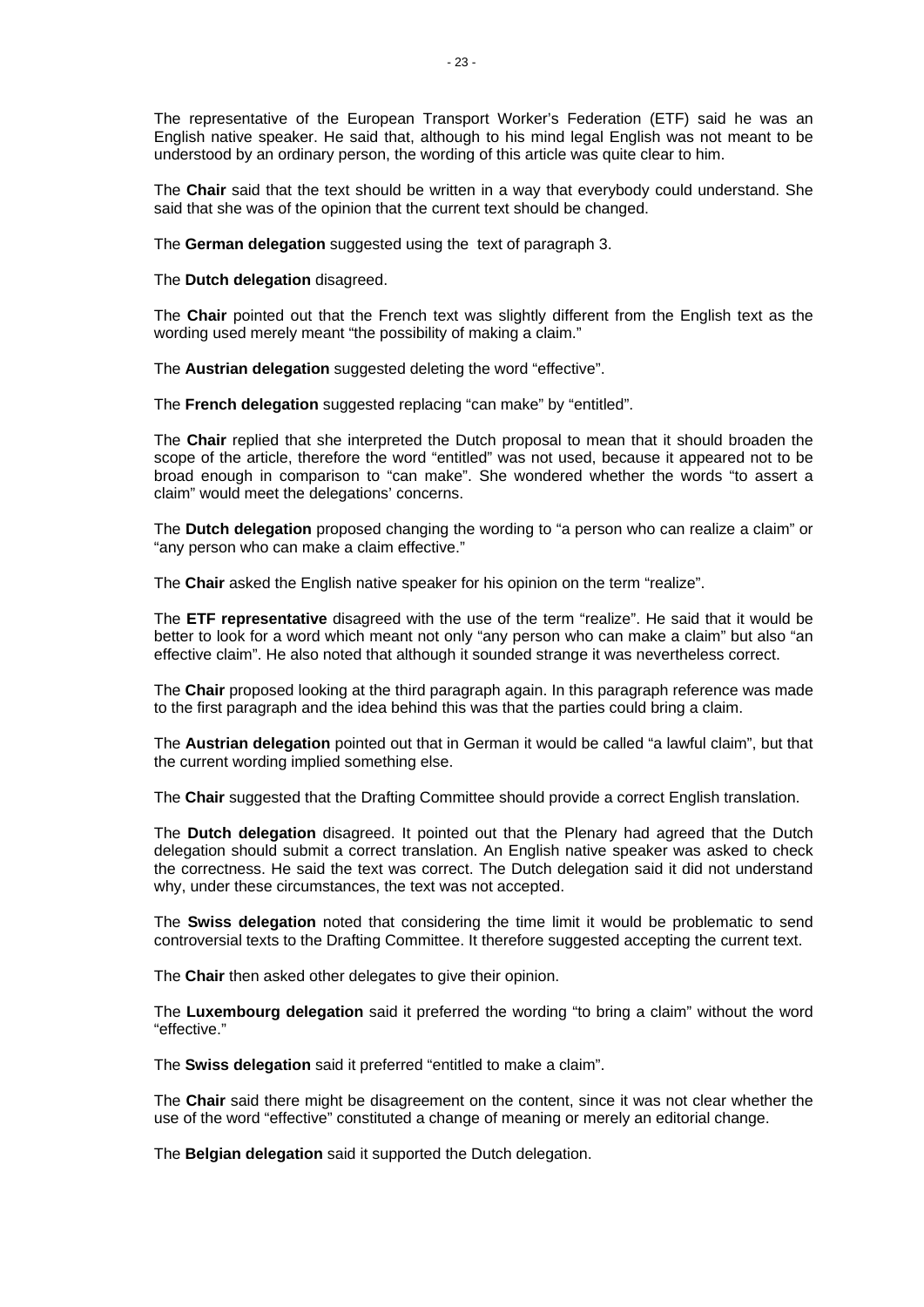The **French delegation** said it supported Germany and Luxembourg.

The **Austrian delegation** supported Germany.

**Slovakia** supported the Swiss delegation and was therefore in favour of the original text ("entitled to").

The **Polish delegation** agreed with the Dutch proposal.

The **Bulgarian delegation** accepted the Dutch text.

The **Hungarian delegation** accepted the Dutch proposal.

The **Czech Republic delegation** supported Slovakia and therefore the Swiss proposal.

The **Chair** noted that the delegations' positions were divided. Nevertheless, she suggested accepting the Dutch proposal on the basis that all the languages of the Convention were authentic and needed to be used in interpreting the text in question. As there were no objections, the Dutch proposal was adopted.

The **Dutch delegation** suggested asking the Drafting Committee to check Article 14, especially paragraphs (1) and (3), as the texts were not in accordance with each other, unlike the German version.

The **Chair** replied that the Dutch delegation insisted on maintaining this discrepancy and therefore, as this was previously expressly requested by the Dutch delegation, this article would not be changed and the Assembly would not ask the Drafting Committee to reopen the discussion on it.

\*\*\*

#### **ARTICLE 15**

The **Dutch delegation** pointed out that the French delegation's proposal (CLNI/CONF (12) 3: Article 15bis) aiming at clarifying the application in time was no longer included in the text. It added however that this aspect had been taken into account by adding the following words to Article 20 (3) and Article 21 (8): "The amended amounts shall however only apply to claims arising from an incident that occurred after the amendment entered into force."

The **Dutch delegation** proposed clarifying the text by deleting this sentence and inserting it in Article 15 a), according to the initial proposal by the French delegation.

As for Article 15 (1), the **Dutch delegation** noted that the words added to the current version of the CLNI were causing confusion, particularly since the passage, manifestly inserted to provide clarification, was drafted in the conditional tense. The Dutch delegation proposed therefore reverting to the original wording. The first sentence would then read as follows: "This Convention shall apply to the limitation of the liability of the owner of a vessel or a salvor at the time of the incident giving rise to the claims when …" The Dutch delegation said this return to the original text was more in keeping with Article 14, leaving no room for confusion.

With regard to Article 15 (2) b, the **Dutch delegation** noted that the title of the AGN did not take a capital letter after the word "Verdrag" and should be then written as follows: "Europees Verdrag inzake hoofdwaterwegen die van internationaal belang zijn (AGN)".)

The **Dutch delegation** summed up by saying that it had two problems with Article 15. It suggested deleting the additions made earlier and dividing the Article into sub-paragraphs.

The **Chair** wondered if this was an editorial question.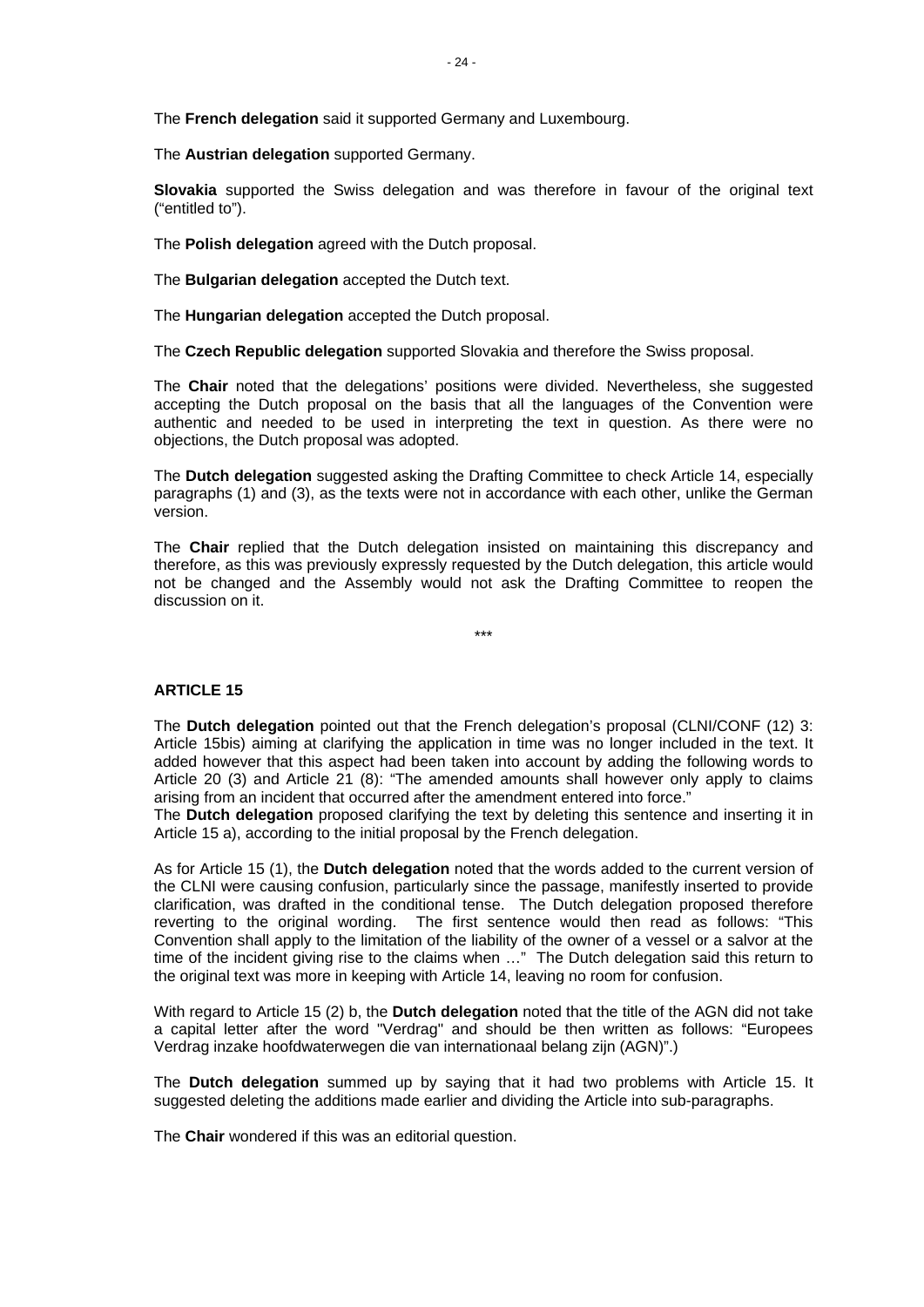The **Dutch delegation** replied that it was not an editorial issue as, if the three additions made earlier to this Article were deleted, the whole article would have to be redrafted for it to made clear.

The **Chair** pointed out that the draft text of the CLNI was a copy of the relevant article in the LLMC. She explained that its purpose was to prevent "forum shopping" by the owner of the vessel, by allowing the claimant to choose a court. As this issue was not dealt with in the current CLNI, the text had simply been copied from the LLMC into the current text. She then asked the Dutch delegation if it was against copying this part of the LLMC.

The **Dutch delegation** reaffirmed that it was not in favour of copying the LLMC text.

The **Chair** then asked the opinion of other delegations. She reminded them that the current text had been in the drafting stage for a long time.

The **Dutch delegation** added that in 2006 the delegations merely agreed that the current CLNI should be applicable throughout Europe. According to it, the initial intention was not to make any new changes to the Convention, but simply to allow other States to become party to the Convention. The German delegation then made proposals for amending the text. The expansion of the geographical applicability of the Convention was among the first changes introduced, although subsequently almost all the articles had been altered. The Dutch delegation considered it unnecessary to change the initial version of Article 15 of the CLNI and objected to incorporating the wording of the LLMC in this article.

The **Chair** asked the delegations for their opinions on the subject.

The **German delegation** rejected the Dutch proposal. It explained that the text in the draft CLNI was meant to prevent forum shopping and should be adopted.

The **Dutch delegation** said that its proposal would not allow forum shopping.

It said that it had only intended not to include new, unnecessary additions.

The **Austrian delegation** said that, if it understood the Dutch delegation correctly, the additional criteria were not important, because applicability already followed in accordance with Article 1.

The **Chair** concluded that the Austrian delegation supported the Dutch proposal. After a coffee break, the Chair summed up the outcome of the discussion with a number of delegations during the break. She said that as far as transpired from the discussion during the break, the Dutch delegation had obtained sufficient support. In the absence of any objections from the other delegations, it was decided to revert to the old wording of CLNI 1988 for the wording of the first paragraph Article 15. The Dutch proposal was therefore adopted.

# **ARTICLE 15 (1) (a)**

The **Chair** recalled the Hungarian delegation's proposal (CLNI/CONF (12) 6) to complete Article 15 paragraph (1) a) as follows: "(a) the vessel is on a waterway located on the territory of a Contracting State taking into consideration the excluded waterways according to paragraph 3".

The **Dutch delegation** did not support this proposal. It pointed out that there was a main rule and then exceptions. It explained that Article 15 (3) described the exceptions, whereas (1) referred to the general rule.

The **Swiss delegation** said it felt it was logically not necessary to modify the current text as it might complicate it.

The **Luxembourg delegation** wondered about the reference in this article to the term "lakes". It said that lakes should be included in the text, as the term "lakes" had been added to Article 1.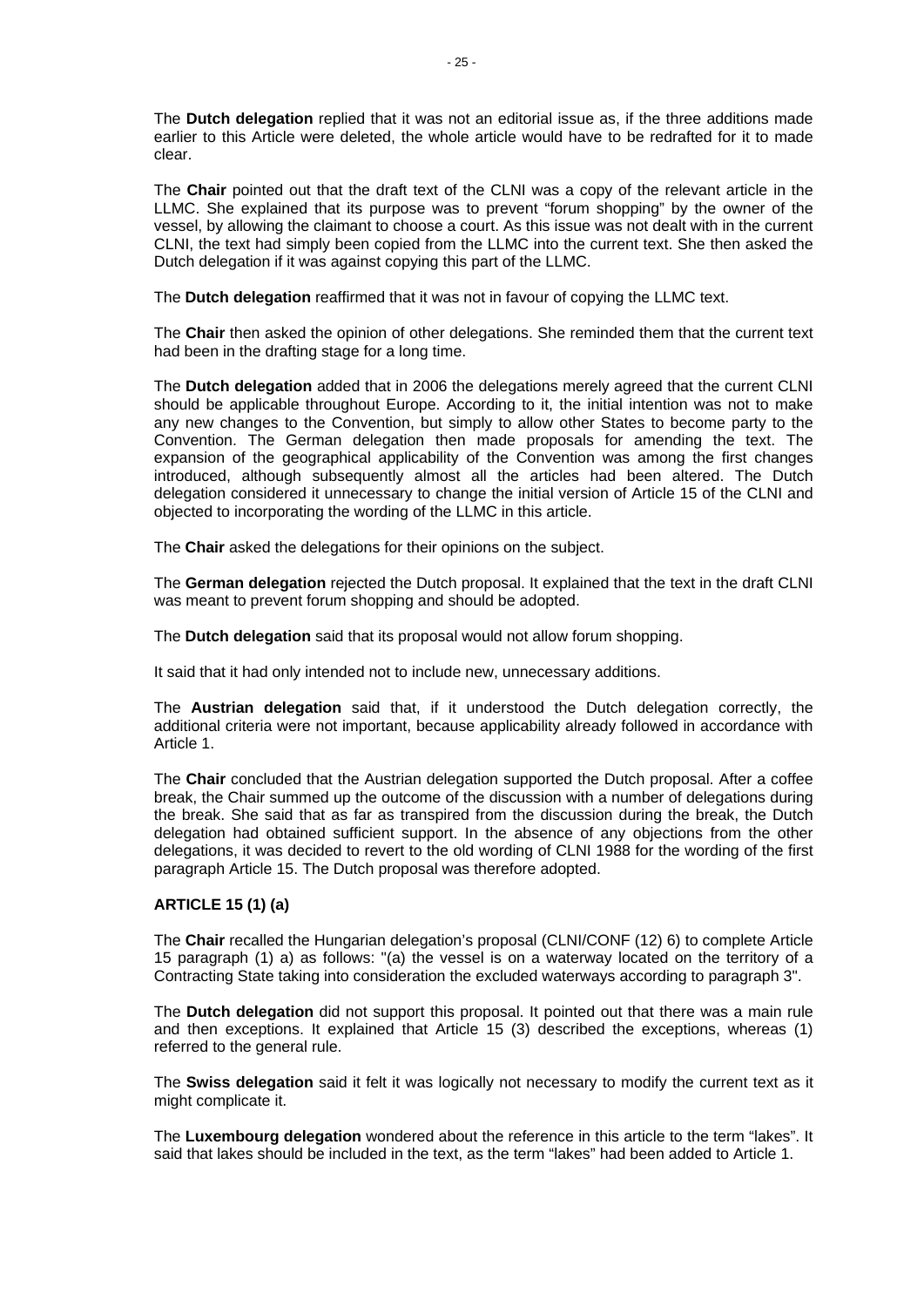The **Chair** wondered whether the Luxembourg delegation was referring to the wrong version of the text. As waterways were already defined in the Convention (and this definition included lakes), it was not necessary to include lakes again in Article 15. She concluded that the article would not be amended.

The **Dutch delegation** asked for the words "zulk een schip" to be replaced by "een dergelijk schip".

\*\*\*

\*\*\*

# **ARTICLE 15 (2) b**

The **Chair** recalled that, in Dutch, the title of the AGN did not take a capital letter after the word "Verdrag" and should be written as follows (document CLNI/CONF (12) 3): "Europees Verdrag inzake hoofdwaterwegen die van internationaal belang zijn (AGN)". She then asked the Drafting Committee to amend the text accordingly.

## **ARTICLE 16**

The **Chair** said that there was no proposal for an amendment of this article. She then asked how long the Convention should be open for signature.

The **Dutch delegation** said it would be better to find a sufficient period of time that would enable the States to adopt the Convention, but not to allow too much time, as it was necessary to put some pressure on the States. The Dutch delegation suggested a two-year period.

The **Chair** noted that the other delegations agreed with this proposal, and it was decided to retain the dates of 27 September 2012 to 26 September 2014.

#### **ARTICLE 17 (1)**

The **French delegation** lifted its reservations concerning the wording of this paragraph (document CLNI/CONF (12) 5). In the third line of paragraph 1, it asked for the preposition "de" in the French version to be replaced by "à" (à compter à), and in the fourth line to state specifically that the Convention that was to be repealed was that of 1988. On reading the draft declaration to be adopted by the States parties to the present CLNI with a view to its repeal, the French delegation wondered, although it was not directly concerned, if it was sufficient to provide that the present Convention should be repealed by such legal means. While there would be no difficulty for the three States denouncing the Convention in advance, for the fourth State party it would mean the repeal of an agreement ratified by means of this ordinary informal declaration (which could also be seen as a way to amend the existing Convention which was questionable since there was no corresponding provision in the Convention). This might cause problems, perhaps not in international law but in national law, particularly with regard to the competences of the legislative power. Should consent to release from an agreement not be expressed in a form similar to that of consent to be bound by an agreement? (The French delegation was interested by the reference to a comment made by the International Law Commission on Article 54 of the Vienna Convention).

The **Chair** asked the Drafting Committee to look into the proposed amendments in this respect.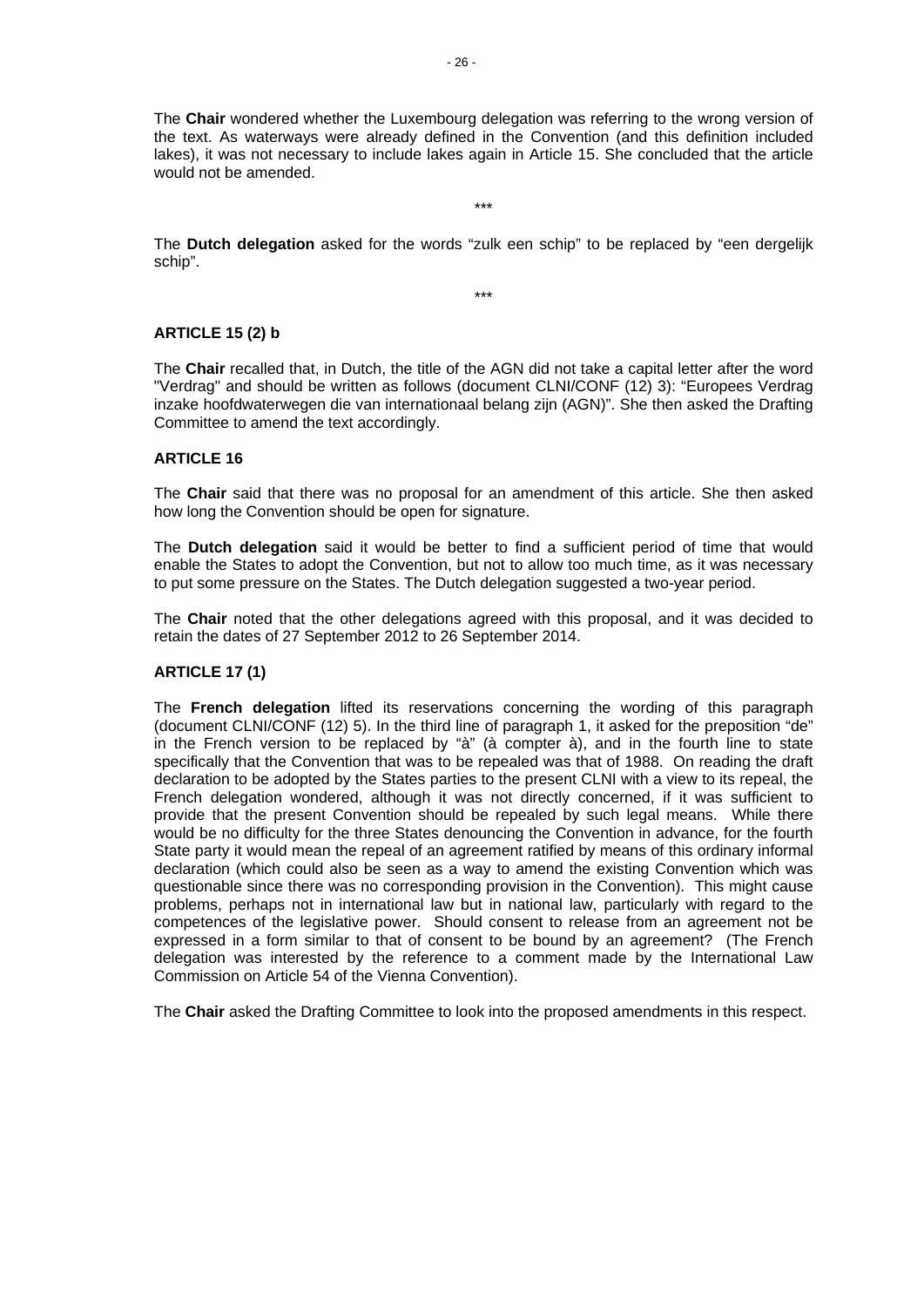## **ARTICLE 17 (2)**

The **IVR** pointed out the need to avoid a situation of the old Convention being denounced by one State before the new Convention had entered into force. The legal vacuum that would be caused by such a situation should be avoided. In this regard it referred to its proposal in document CLNI/CONF (12) 4 for the following clarification to be made: "A State that ratifies, accepts, approves or accedes to this Convention and is a Contracting Party to the Strasbourg Convention on the limitation of liability of owners of inland navigation vessels (CLNI) shall be required to denounce the latter with effect from the date of entry into force referred to in paragraph 1".

The **Dutch delegation** suggested that when the new Convention was signed and ratified the old one should be denounced at the same time. It was important to prevent both the old and the new CLNI being applicable at the same time, and also to avoid a legal vacuum between the denunciation of the old CLNI and the adoption of the new Convention. It pointed out that this issue needed to be settled.

The **IVR** said that it did not understand why this could not be clarified in the Convention itself.

The **Swiss delegation** said it sympathised with the IVR's proposal, but the question remained as to who would be able to impose denunciation of the old Convention.

The **Luxembourg delegation** said that there was certainly a risk of co-existence of two conventions, but it was most likely impossible to avoid it, because if one State did not ratify the convention this would not prevent another State from ratifying it. It could be probably possible to organise this in a non-official way as on the official way it might not work.

The **Chair** said there were several problems. CLNI 2012 was to enter into force one year after the fourth ratification had been deposited. The same period of one year was provided in CLNI 1988 for its termination. The Chair said that if the countries respected the procedure and deposited their instruments of denunciation and ratification at the same time, there would be no problem of overlap. States parties would have to foresee that the old Convention would expire only when the new Convention entered into force. This would solve the problem of a potential overlap or gap.

The **Swiss delegation** said that it was premature to make modifications in such a delicate context, but it wished nevertheless to support the IVR's proposal, because the wording proposed "shall be required to denounce" did not specify the moment of this act.

The **Dutch delegation** agreed. It could be a good solution; it was a good proposal, and a good idea. Foreign States could perhaps agree that the paragraph was worded in such a way that the problem would not occur. It then mentioned that in this context the present Dutch text was wrong. The Dutch text should probably read: "shall denounce the latter".

The **French delegation** emphasised that if the text specified that the Convention entered into force at the moment it was adopted, this was an example of the French proverb of a snake biting its own tail. It noted that was therefore a problem from a logical point of view.

The **Luxembourg delegation** said that if a specific date was given there might be a problem, because it was impossible to know in advance which other States were willing to adopt the Convention.

The **Dutch delegation** suggested saying in a clear way in Article 17 (1) that CLNI 2012 could only enter into force if the old Convention had been denounced.

The **Belgian delegation** said it supported the position of the Swiss delegation.

The **Chair** concluded the IVR's' proposal was not adopted and that the Article should not be amended.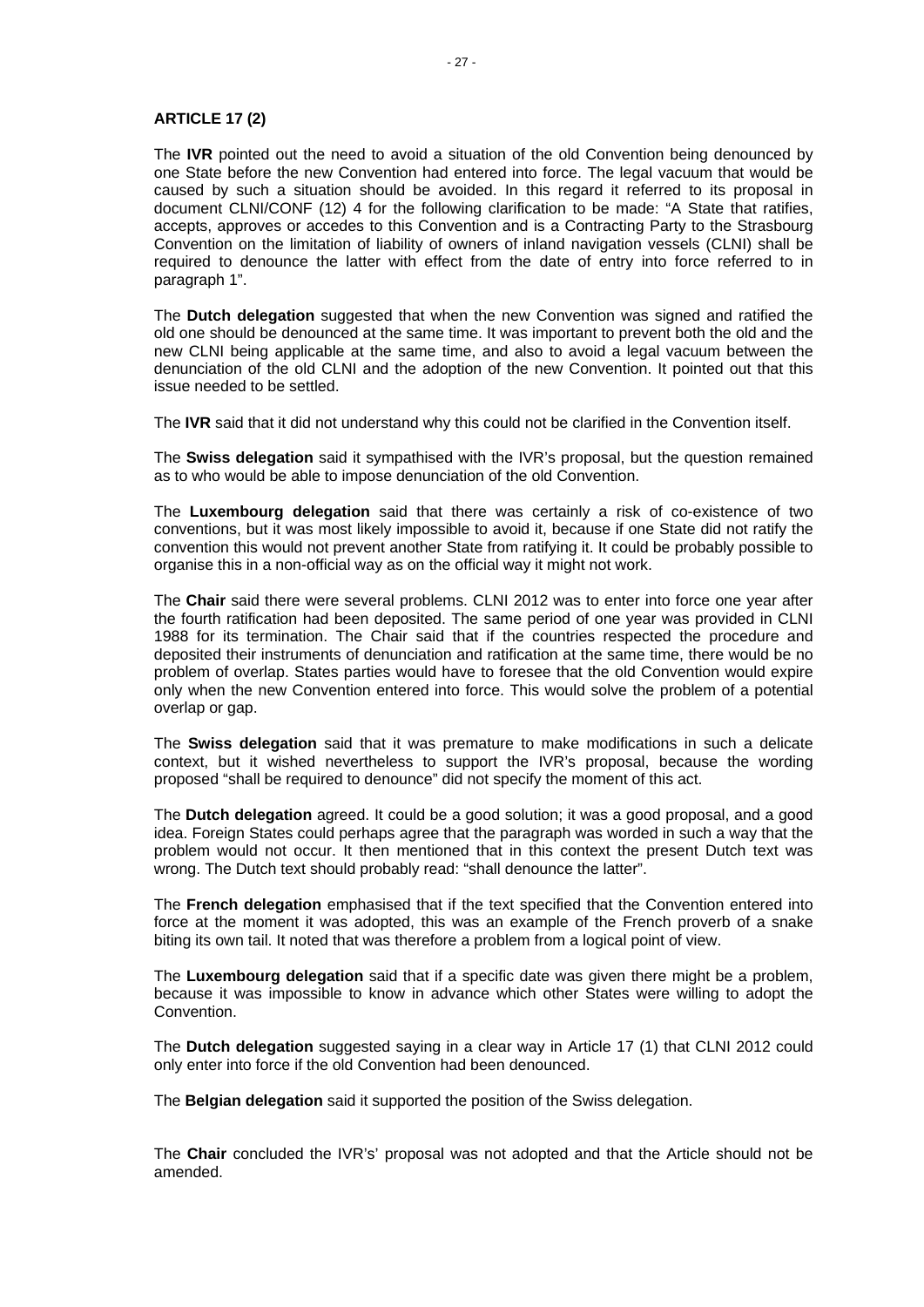The **IVR delegation** suggested deleting paragraph 2 from Article 17. In its opinion, this would clarify the situation.

The Swiss, Austrian, Dutch delegations agreed with the proposal to delete this paragraph

The **German delegation** did not object to this deletion of paragraph 2.

As there was no objection from the Assembly, the **Chair** concluded that this proposal was adopted.

## **ARTICLE 17 (3)**

The **Chair** noted that there was no proposal of amendments to this article, and it was therefore adopted as it stood.

\*\*\*

The **Chair of the Drafting Committee** reported that in the Dutch version the words "niet meer in werking is" had been replaced by "buiten werking treedt".

In the French version (Article 17 (1)) the words "sera abrogé" had been replaced by "cessera d'être en vigueur".

\*\*\*

#### **ARTICLE 18 (1) (b)**

The **Chair** recalled the IVR's proposal to delete part 1(b) of Article 18 (document CLNI/CONF  $(12)$  4).

The **IVR** said that this was a crucial issue, as the main purpose of the Convention was to harmonise the law. Therefore it would be preferable to avoid a multiplication of the reservations States made to this Convention, and to limit the possibility of making reservations only when it was really necessary. A distinction should be drawn between the carriage of ordinary goods and the carriage of dangerous goods. The IVR suggested deleting paragraph 1 (b) of Article 18.

The **Dutch delegation** pointed out that this point had been discussed at length well before the present Conference, and it agreed with the IVR's proposal.

The **Chair** pointed out that quite a number of countries had indicated in the past that they needed special conventions to cover specific damage such as physical, chemical or biological damage, and recalled the existence of the HNS convention.

The **German delegation** rejected the IVR's proposal.

The **Dutch delegation** agreed that harmonisation of law at the international level was important. The Dutch delegation suggested deleting "domestic regulations" in the English version.

The **Chair** asked the delegations to consider the desirable degree of avoidance of the situation of non-harmonisation, as each reservation meant an absence of harmonisation. The Chair then observed that none of the delegations were in favour of the IVR's proposal, as amended by the Netherlands. She therefore said that the proposal was not adopted.

The **Dutch delegation** expressed surprise, since there was no disagreement either.

The **Chair** pointed out that it was not possible to modify the Conference's Rules of Procedure. As there was no other delegation in support of the proposal, the article should not be amended.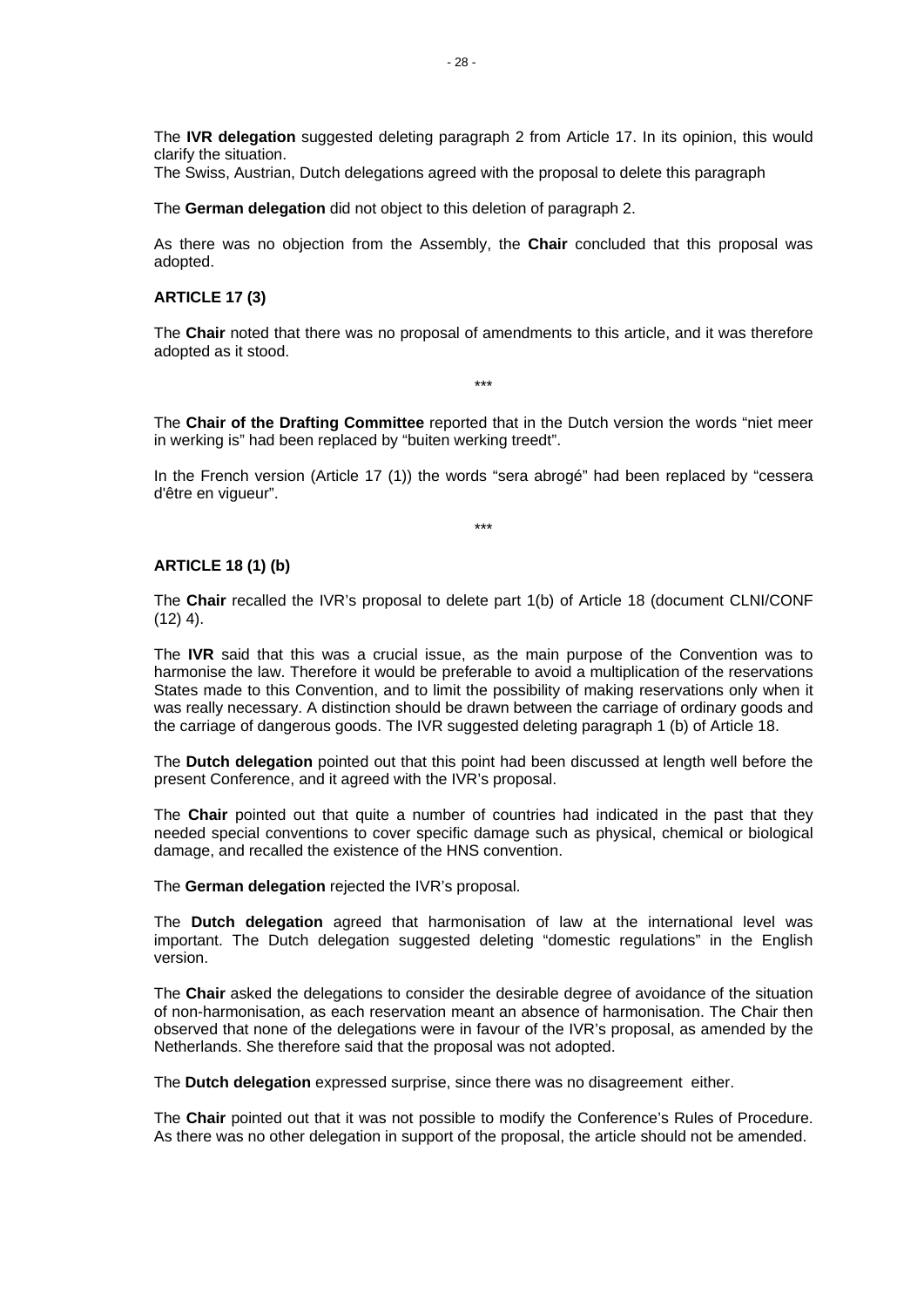## **ARTICLE 19**

There was no proposal of amendments to this article, and it was therefore adopted as it stood.

# **ARTICLE 20 (1)**

The **Chair** said there were two proposals with regard to Article 20 (1).

It was decided to include the date 31 December 2017 in this article.

# **ARTICLE 20 (3)**

The **Dutch** proposal regarding paragraph 3 of Article 20 (document CLNI/CONF (12) 3) was the following: the sentence "The revised limits shall be binding on any State becoming a party to this Convention after adoption of the revision" failed to indicate a date for entry into force. The Dutch delegation therefore proposed amending the sentence as follows in all languages: "Any State that becomes a Party to this Convention after revised limits have been adopted shall be bound by them from the date indicated in the first sentence". The Dutch delegation also asked for the last sentence of paragraph 3 to be deleted if a general rule on temporal applicability were included in the Convention.

The **Chair** suggested sending this article to the Drafting Committee. She then invited the delegations to comment.

The **Secretary General** pointed out that a State joining the Convention when a new limit had been already accepted would have to accept the limit applicable at the moment when the State joined the Convention.

The **Austrian delegation** disagreed with the deletion of the last sentence of the paragraph 3. It felt the last sentence was important, because it meant that the first sentence would apply.

The **French delegation** agreed with the Austrian delegation.

The **Serbian delegation** said that the changes in Articles 20(3) and 21(8) appeared to be more explicit and unambiguous than the provision proposed by the Dutch delegation.

The **Chair** said that there were already a number of objections to the Dutch proposal.

The **Dutch delegation** pointed out that what the Secretary General had said had strengthened it in its position that things were not adequately resolved.

The **Chair** noted that the Dutch proposal regarding sentence 3 of paragraph 3 was not accepted.

Some editorial changes suggested by Hungary and France ("à moins qu'il ne dénonce" to be drafted in the singular) were adopted.

The **Chair** wondered if a provision on intertemporal application was necessary in the current Convention.

The **Dutch delegation** said that it was not necessary as was the case in the Montreal Convention. It therefore suggested deleting the last sentence of Article 20 (3) ("The amended amounts shall however only apply to claims arising out of an occurrence that took place after the amendment entered into force").

The **Austrian delegation** preferred to maintain the provision as it was, to make it clear from what moment the amounts were in force.

The **French delegation** agreed with Austria.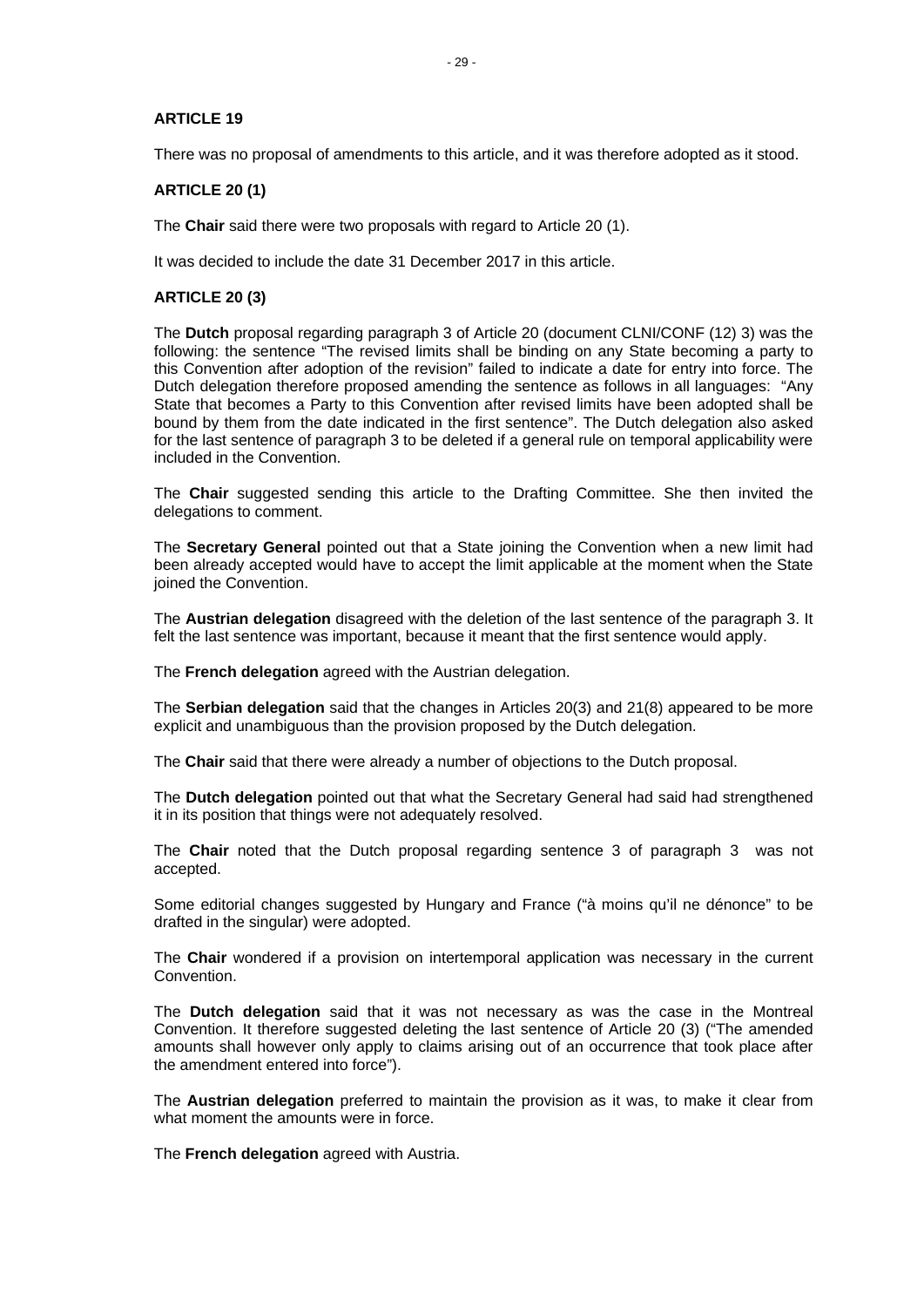The **Dutch delegation** pointed out that if the Assembly decided to include a temporal provision in the Convention it should deal with this matter correctly and not as was happening now for the last sentence of Article 20 (3).

The **Chair** asked if the Dutch delegation was favouring a general rule on temporal scope instead of this sentence.

The **Dutch delegation** agreed and said that the last two sentences did not deal with the same issue. One dealt with binding a State but not with the moment when it was to be bound. It then noted that as the Montreal Convention's rule was being copied here the Assembly should stick to it in its entirety.

The **Secretary General** said that in the current text there was not any doubt about the question of at what moment in time the new limits of liability would apply for new States acceding to the Convention. On the other hand, he pointed out that it was dangerous to argue that as the Montreal Convention did not need the rule the present Convention did not need it either. He then said it would be best to maintain this provision.

The **Chair** asked the Austrian delegation again if it was insisting on maintaining this sentence.

The **Austrian delegation** replied that it believed this provision was useful but not essential.

The **Serbian delegation** noted that according to its Ministry the temporal scope was necessary in Article 20.

The **Chair** concluded that the last sentence of Article 20 (3) would be deleted and there would be no general rule on the intertemporal application of this convention. She then expressed the wish that the preparatory work should be published.

\*\*\*

# **ARTICLE 20 (4)**

There was no proposal for an amendment.

#### **ARTICLE 21**

The **IVR** mentioned (document CLNI/CONF (12) 4) that the current Article 20 on the modification of the limits had been redrafted on the model of the Montreal Convention in order to simplify the review of the limits of liability. This would guarantee an adjustment for inflation and make Article 21 superfluous. It would therefore be unnecessary to convene a conference on the increase of the amounts of the limits as the rule on the modification of these limits (based on inflation) was already stipulated in the present Convention. The IVR therefore called for Article 21 to be deleted.

The **French delegation** said that unanimity should be required for the adoption of new limits in order to limit the possibility of revising the limits. It pointed out that it had already submitted this proposal previously but it had not been discussed for lack of time. The French delegation therefore asked if it was possible to discuss this proposal at the present Assembly, thereby waiving the Conference's Rules of Procedure.

The **Chair** regretted to learn that the proposal had not been considered previously for lack of time, but said that it was not possible to change the Conference's Rules of Procedure.

The **German delegation** supported the deletion of Article 21 because it was the old Article 20 of the CLNI, which had never been applied, or at least not during the last 20 years.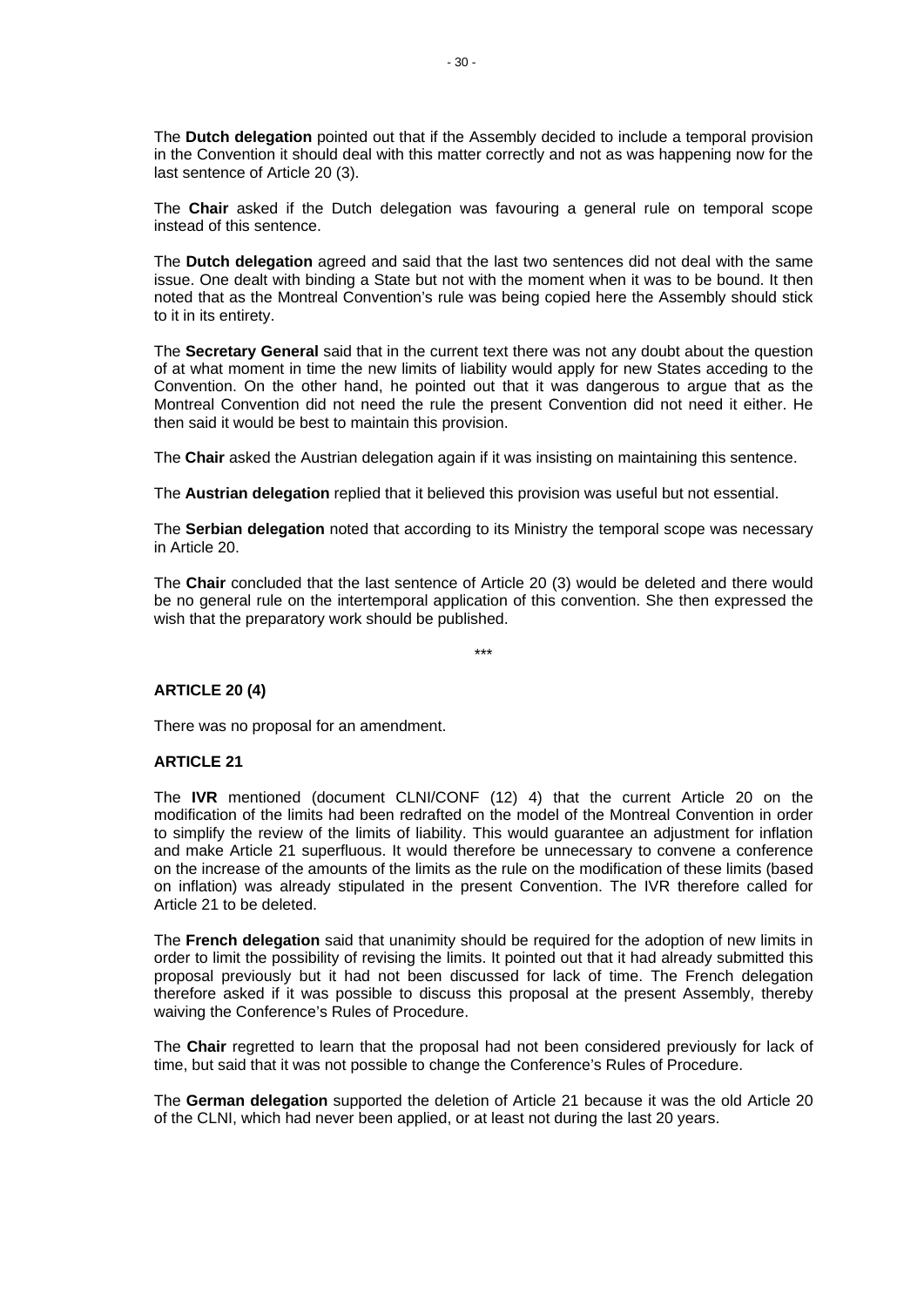The **Swiss delegation** pointed out that it was not clear why a diplomatic conference should be convened to increase the amounts of the limits as the necessary procedure was already included in the present Convention. It concluded that this article was sufficient.

The **Dutch delegation** suggested maintaining Article 21, but changing "increase" to "modification of amount". It also pointed that the 2/3 majority mentioned in this Article did not seem to be agreed upon by the majority of the participants.

The **Belgian delegation** was in favour of deleting the article, following the French delegation in this respect.

The **Serbian delegation** said it favoured the unanimity rule.

The **Austrian delegation** also favoured deleting Article 21.

The **Luxembourg delegation** said that it agreed with either deletion or the unanimity rule.

The **Czech Republic delegation** said that it also agreed with either deletion or the unanimity rule.

The **Polish delegation** also favoured deleting Article 21.

The **Dutch delegation** repeated that it was in favour of maintaining this article, although France supported a slight modification in it (unanimity rule). The other delegations favoured either deletion or the unanimity rule. It concluded that the most important here was to achieve a majority on the decision.

The **Chair** said she had the impression that the large majority was in favour of deleting Article 21.

The **Dutch delegation** said that the advantage of keeping this article was that a conference would need to be called to change the amounts. There would then be a concrete instruction on how to proceed with such a change. It would be better to keep this possibility as an addition safeguard.

The **Chair** concluded that Article 21 should be deleted. She then closed the meeting for the day.

# **ARTICLE 22**

The **Chair** said that the Dutch proposal with regard to this article (document CLNI/CONF (12) 3) was no longer relevant as it had been decided to delete Article 21. She also referred to the Hungarian proposal concerning the terminology used ("limits" and "amount").

The **Dutch delegation** said that the first paragraph should include the mention the Secretary General was also the depositary. There were some discrepancies between the different draft versions of the CLNI in this respect; the delegation favoured the version in document CLNI/CONF (12) 13.

The **Chair** agreed with the Dutch delegation, adding that in the following paragraphs only the depositary was mentioned, rather than the Secretary General. She concluded that with this editorial remark the text would be sent to the Drafting Committee.

#### **ARTICLE 23**

There were no comments on this article.

The **Swiss delegation** suggested reconsidering Article 18. It said that sub-paragraph (b) or at least the words "or national law" should be deleted.